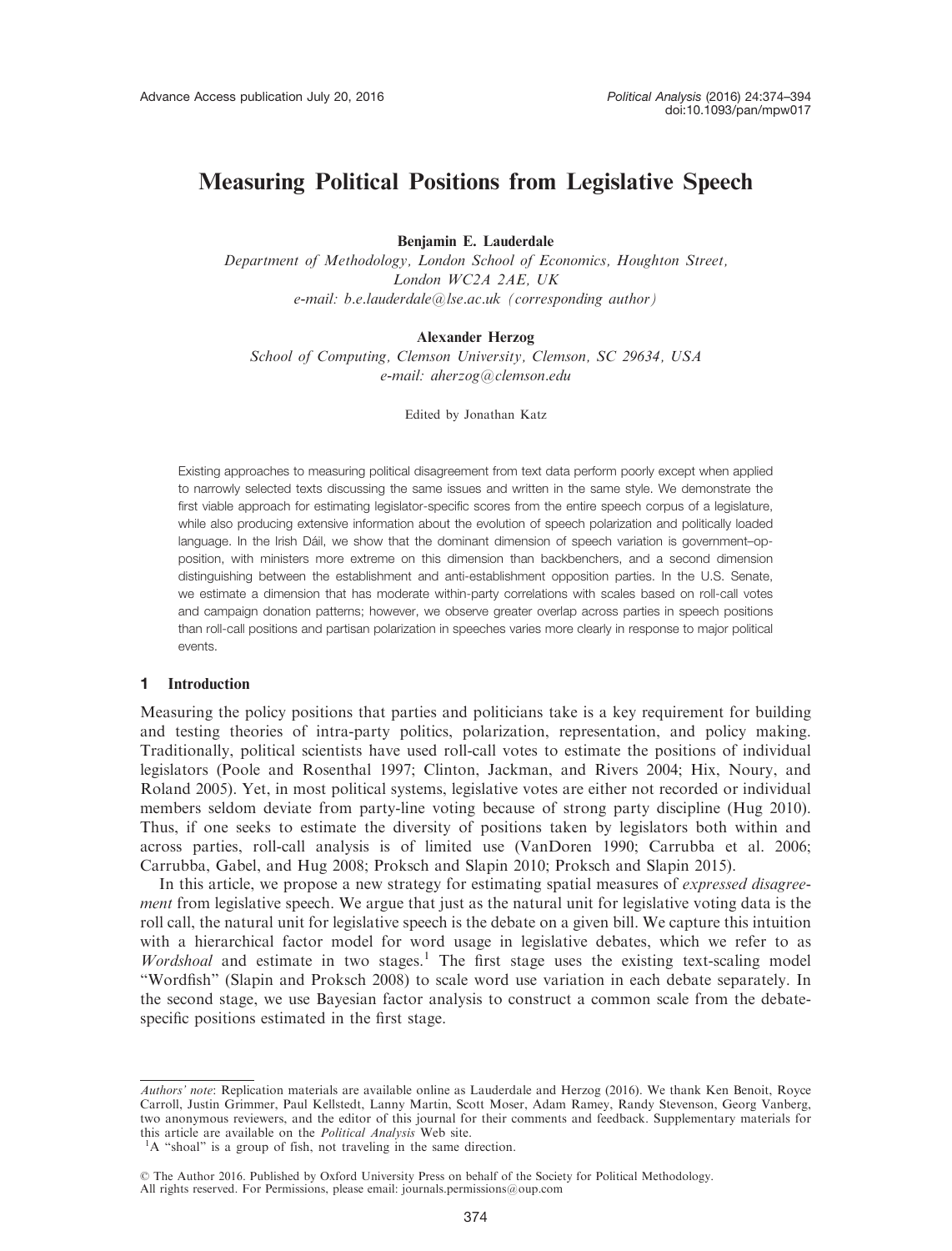Our method presents the first viable approach to scaling the entire speech corpus of a legislature, producing valid legislator-specific scores on one (or more) underlying general dimension(s) that can be used to study legislative behavior, intra-party politics, and polarization. One of its key innovations is that it allows the meaning and discriminatory power of a given word to vary from debate to debate. For example, the word "debt" may be important to discriminate speakers in a debate on extending health care, while the same word may have little discriminatory power in a debate on the budget deficit, where it will be used heavily by most speakers. The strategy of within-debate scaling addresses a fundamental problem in the analysis of legislative speech, namely that variation in word usage between speeches is both a function of the topic of a debate and the position a legislator takes. Further, our method provides meaningful uncertainty estimates of legislators' aggregated positions, taking into account how often legislators spoke and how consistent they were in expressing their positions across debates.

Like any unsupervised scaling method, the substantive meaning of the legislator-specific scores needs to be determined ex post and will depend on the institutional context. We present two applications to demonstrate our approach and how it contributes to our understanding of legislative politics. In the first application, we use speeches from the Irish Datil as an example of a multiparty parliamentary system. We show that estimated speech scores in this context strongly reflect government–opposition dynamics, but also reveal significant intra-party variation in support versus opposition toward the government between cabinet members and government backbenchers. As such, our method provides a novel way for testing theories of intra-party conflict ([Giannetti and](#page-19-0) [Benoit 2009](#page-19-0)), coalition governance (Strøm, Müller, and Bergman 2008; [Martin and Vanberg 2011\)](#page-19-0), and the way government parties communicate their actions to their supporters and constituents ([Martin and Vanberg 2008\)](#page-19-0). When we move to a 2D aggregation model, we find a second dimension dividing the opposition between establishment and anti-establishment parties.

In our second application, we compare the estimates from our model to existing scaling methods for U.S. Senators based on roll-call votes [\(Poole and Rosenthal 1985](#page-19-0); [Clinton, Jackman, and Rivers](#page-19-0) [2004\)](#page-19-0) and campaign donations [\(Bonica 2014\)](#page-19-0). While estimates from all three methods are positively and similarly correlated within as well as across parties, we find a much larger increase in speech polarization compared to (already high) roll-call polarization. This increase in the extent to which Senators speak in increasingly different ways by party sheds some light on perceptions that polarization has become particularly pronounced in recent years, even though roll-call polarization has been high for much longer.

### 2 Measuring Preference Variation from Text Data

The fundamental difficulty in trying to estimate political positions from variation in the words used in political texts is that there are several more predictive sources of variation in word use. In roughly descending order of importance, these are: (1) language, (2) style, (3) topic, and only then (4) position, preference, or sentiment. Sources of variation higher on the list tend to overwhelm those lower on the list. If you have a text in German and a text in English, the variation in the frequency of different words is driven almost entirely by language. Once language is held constant, style (or dialect) is very important: the words used in legal documents, in political speeches, and in tweets vary enormously. Similarly, variation in word use due to topic is substantial (this is why topic models work) and is comparable to differences due to dialect and style. The relative ordering of these is not important for present purposes, as the variation of interest here is that due to differences in the arguments being offered or the sentiments expressed toward a proposal, which we will refer to as expressed preferences or stated positions. This variation tends to be subtle in terms of relative word use, and therefore difficult to detect unless the more powerful sources of variation are held constant.<sup>2</sup>

<sup>&</sup>lt;sup>2</sup>Analogously, scaling models applied to roll-call voting data only recover plausible measure of legislator preferences when those preferences are the dominant influence on voting behavior. This is not always the case. In the UK House of Commons, almost all voting behaviors are explained by whether an MP's party is in government [\(Spirling and McLean](#page-20-0)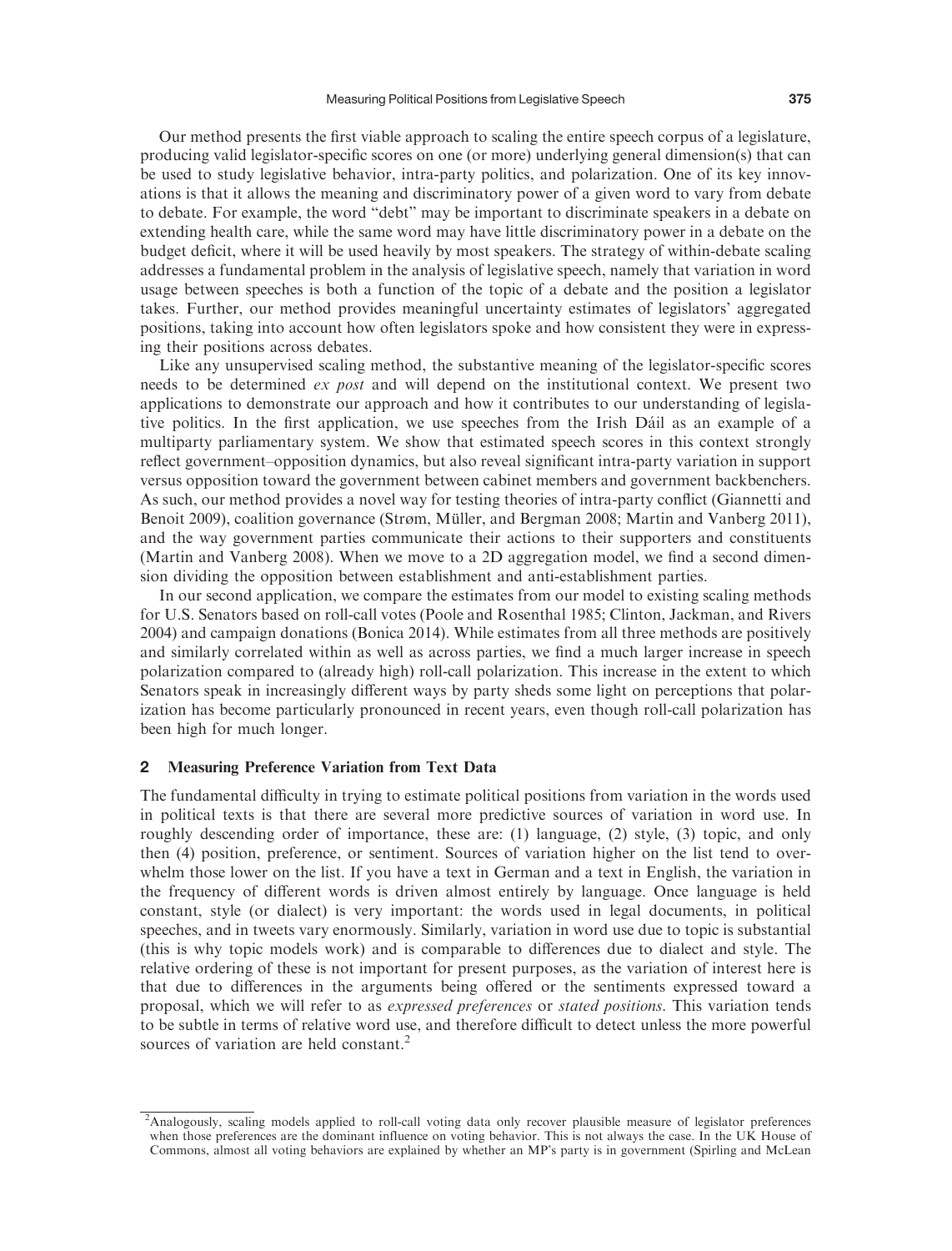Political scientists have followed one of the two approaches when attempting to recover preferences from legislative speeches. One approach has been to confine the analysis to speeches on a single legislative act, such as a motion of confidence [\(Laver and Benoit 2002\)](#page-19-0), contributions to the government's annual budget debate [\(Herzog and Benoit 2015](#page-19-0)), or speeches on a particular bill (Schwarz, Traber, and Benoit forthcoming). While this approach (by assumption) holds topical variation constant, the resulting estimates are confined to the set of legislators who spoke and the topic on which they spoke. The opposite approach has been to combine many speeches over many legislative acts into a single document for each legislator ([Giannetti and Laver 2005](#page-19-0)) or party ([Proksch and Slapin 2010\)](#page-20-0). [Proksch and Slapin \(2010\),](#page-20-0) for example, scale speeches from the European Parliament by aggregating contributions across many topics by national parties. By pooling speeches across many topics, these authors have implicitly hoped that different parties would each discuss a similar mixture of topics, and therefore topical variation would cancel out. While this can work at the party level, topical mixes vary enormously at the level of individual speakers, and in Section 4, we demonstrate the failure of this strategy for the Irish Dáil.

Our method combines these two approaches into a single estimation strategy. Similar to [Laver](#page-19-0) [and Benoit \(2002\)](#page-19-0), [Herzog and Benoit \(2015\)](#page-19-0), and Schwarz, Traber, and Benoit (forthcoming), we use the structure of legislative debates to hold constant topic-driven word use variation.<sup>3</sup> If fifteen speakers make statements about a single legislative proposal, the relative word counts across these texts are much more likely to vary as a function of preference variation than would be the case if one sampled fifteen speeches from across all debates. Speakers may still not all talk about exactly the same aspects of that bill; some may wander off topic, or use metaphors that introduce nuisance word use variation. But using the debate structure is nonetheless a powerful form of conditioning: probably the most powerful form available in the legislative context.

Having estimated expressed positions for all speakers in a given debate, we must aggregate debate-specific dimensions that involve variable subsets of legislators into a smaller number of dimensions that include all legislators. This needs to be done in a way that is robust to the possibility that some of the debate-specific dimensions of word use variation will have no relationship with one another, either due to contamination from other sources of word use variation or due to idiosyncratic political features of the debates. In many legislatures, only a subset of "debates" are really debates, in the sense that they reveal political disagreement. For example, as [Quinn et al.](#page-20-0) [\(2010\)](#page-20-0) document, a nontrivial fraction of speech in the U.S. Senate consists of procedural statements or symbolic statements about notable constituents, the military, and sports. To extract the politically relevant variation, we scale the debate-specific scales, treating these debate-specific dimensions as noisy manifestations of one (or more) underlying general dimension(s).

Because this approach does not rely on word use variation in any single debate to estimate positions on a latent dimension of disagreement, it gains additional robustness against other sources of variation in word usage. All we need to discover this latent dimension is for that dimension to have general predictive power for word use variation across the set of observed debates. Crucially, the exact nature of that word use variation can be different in different debates. A word that implies a left position in one debate may imply a right position in another debate, or may imply no particular position at all. And if certain debates have speech variation that seems unrelated to other debates, the model will simply estimate that those debates fail to load strongly on the general dimension.

Like all measurement strategies, ours has no guarantees that the assumptions will hold, and so sanity checks and other forms of validation are still needed. But this is just as true in roll-call analysis, where estimated ideal points may variously reflect legislator preferences, constituency preferences, party inducements, government–opposition incentives, and other factors. Our methodological argument is fundamentally based on an empirical assumption: that political

[<sup>2007\)</sup>](#page-20-0). In the Brazilian Chamber of Deputies, voting behavior reflects a mixture of legislator ideology and membership in the governing coalition ([Zucco and Lauderdale 2011\)](#page-20-0).

<sup>&</sup>lt;sup>3</sup>[Laver and Benoit \(2002\)](#page-19-0) and [Herzog and Benoit \(2015\)](#page-19-0) use the supervised scaling method "Wordscores" ([Laver, Benoit,](#page-19-0) [and Garry 2003](#page-19-0)) to estimate positions, while we use an unsupervised scaling method, but our identification strategy shares the idea of comparing speeches only within the context of a given debate to hold topical variation constant.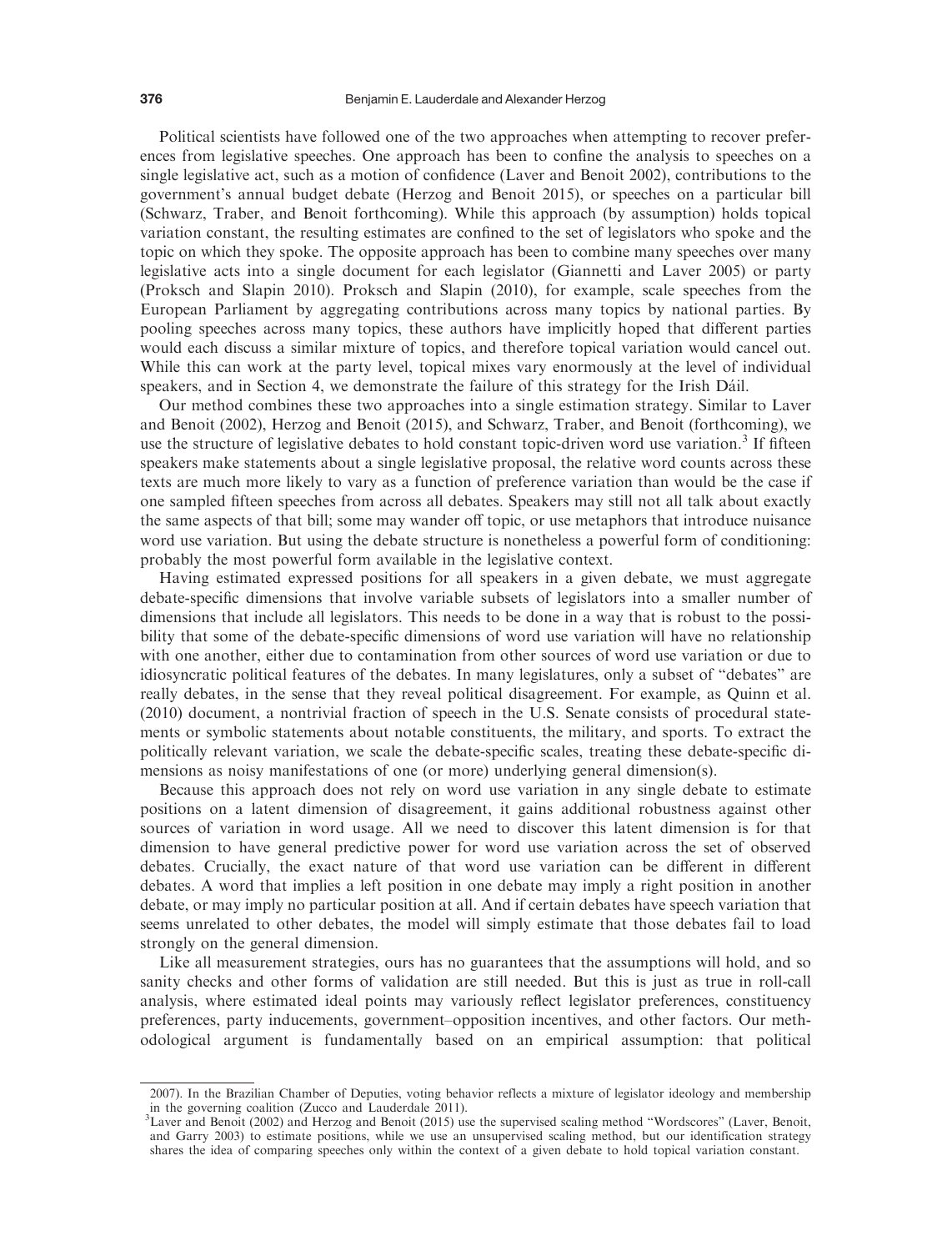disagreement is more clearly and consistently reflected in within-debate variation in word use than it is in across-debate variation in word use. We think this is a better assumption than those explicitly or implicitly used in previous studies, and so it is on this basis that we proceed to specify an estimation procedure.

### 3 Scaling Texts from Sets of Political Debates

#### **3.1** Scaling Individual Debates

Preference scaling of political texts projects highly multidimensional variation in word usage rates onto one (or more) continuous latent dimension(s). We begin by considering the unidimensional Poisson scaling model "Wordfish" [\(Slapin and Proksch 2008](#page-20-0)), as applied to a set of texts within a single political debate.

For all the following discussions, we index individuals  $i \in 1, 2, ..., N$ , index debates  $j \in 1, 2, ..., M$ , and index words  $k \in 1, 2, ..., K$ .

$$
w_{ijk} \sim \mathcal{P}(\mu_{ijk})
$$
 (1)

$$
\mu_{ijk} = exp(v_{ij} + \lambda_{jk} + \kappa_{jk}\psi_{ij})
$$
\n(2)

That is, the frequency that legislator  $i$  will use word  $k$  in debate  $j$  depends on a general rate parameter  $v_{ij}$  for individual i's word usage in debate j, word-debate usage parameters  $\lambda_{ik}$ ,  $\kappa_{ik}$  and the individual's debate-specific position  $\psi_{ij}$ . The  $\nu_{ij}$  parameters capture the baseline rate of word usage in a given speech, which is simply a function of the length of the speech. The  $\lambda_{ik}$  capture variation in the rate at which certain words are used. The  $\kappa_{ik}$  capture how word usage is correlated with the individual's debate-specific position  $\psi_{ij}$ . This describes a standard text-scaling model, which could be applied to: (1) all speeches given in a legislative session, (2) the aggregated speeches of each legislator, or (3) the speeches in a specific debate. [Lowe \(2008\)](#page-19-0) shows that correspondence analysis provides an approximation to a Poisson ideal point model for text data. [Lowe](#page-19-0) [\(2013\)](#page-19-0) argues that in most applications it does not make much difference which model is used; however, we have found that the Poisson scaling model is more robust when a single legislator gives a speech that is very different than his/her colleagues, which happens not infrequently in the legislatures we examine. Therefore, in the analysis that follows, we use the Poisson scaling model as our debate-level scaling model.4

### **3.2** Aggregating Debate-Level Scales

The Poisson scaling model (Wordfish) applied to each debate results in a debate-specific estimate,  $\psi_{ii}$ , of each speakers' relative position. In the second stage, we treat these estimates as data and use factor analysis to aggregate them into one (or more) general latent position  $\theta_i$  for each legislator. Because not all legislators speak in each debate, the legislator-debate matrix containing all  $\psi_{ij}$  will have a large number of "missing observations," which means the simplest factor analysis methods do not apply. We therefore adopt a fully Bayesian treatment of the linear factor model to recover  $\theta_i$ , treating the  $\psi_{ij}$  as data and the missing  $\psi_{ij}$  as missing at random.

This assumption about the missing  $\psi_{ij}$  implies that the positions that legislators express are unrelated to their decisions to participate in a debate.<sup>5</sup> Because of this assumption, the measures we recover should be interpreted as summaries of the positions actually taken by legislators, relative to their peers, in the debates they participated in. These may be unrepresentative of their broader positions, if we could observe them in all debates. We discuss what is known about selection into

<sup>4</sup> Our identification and estimation strategies are slightly different than those used by [Slapin and Proksch \(2008\)](#page-20-0) or by [Lowe \(2015\)](#page-19-0) in the R package "austin." We place normal priors with mean 0 on all of the sets of the parameters in the model, with standard deviation 1 for the debate-specific positions  $\psi_{ij}$  and 5 for the other model parameters.

 ${}^5$ Like the assumptions that make up the Wordfish model itself, this is an obviously wrong, but nonetheless useful, assumption.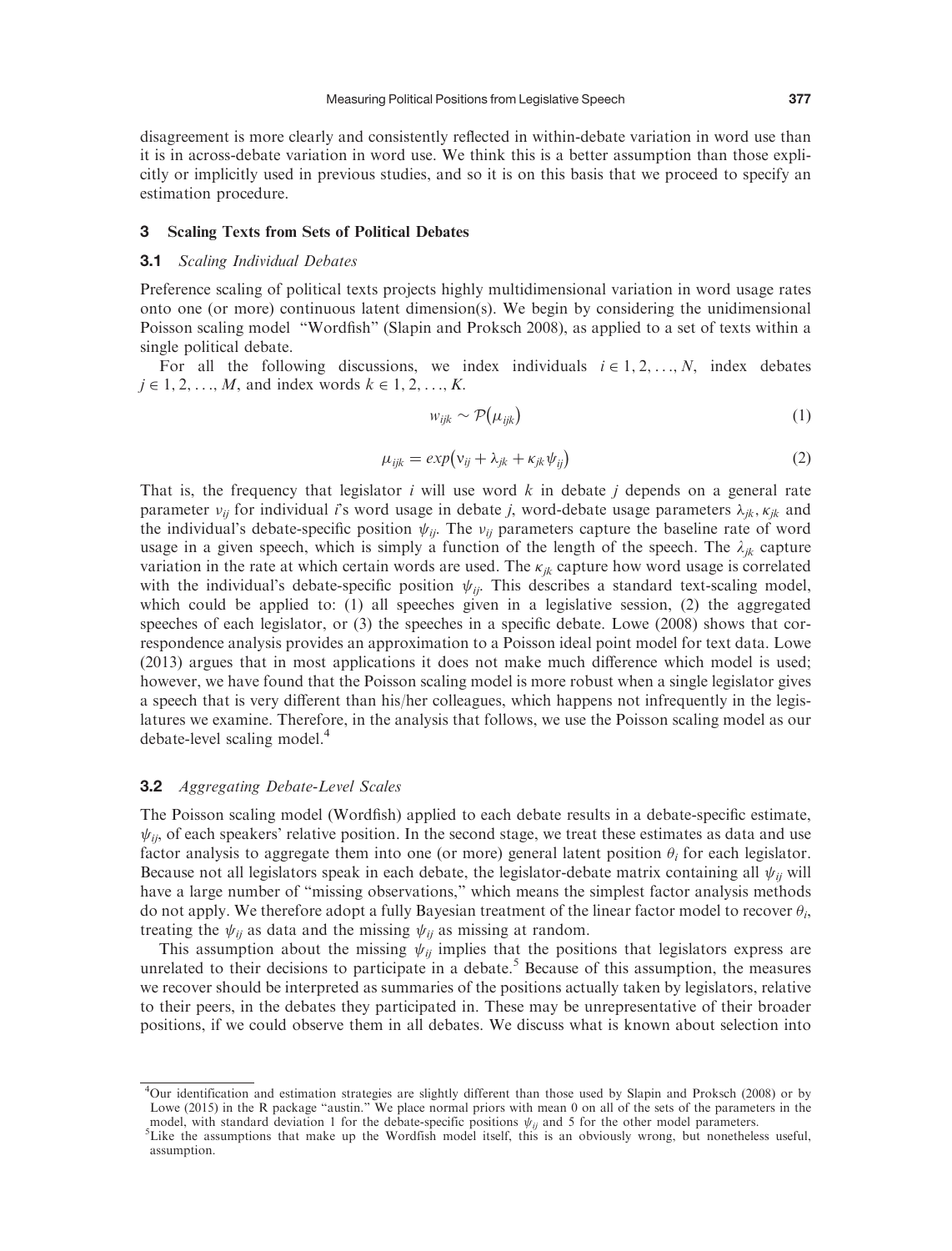<span id="page-4-0"></span>legislative speech in several institutional contexts, and what that implies about extending our approach to model selection in Section 6.

The above assumptions imply a model for the debate-specific estimates  $\psi_{ii}$  that is linear as a function of a single latent dimension  $\theta_i$ , with a normally distributed error.

$$
\psi_{ij} \sim \mathcal{N}(\alpha_j + \beta_j \theta_i, \tau_i)
$$
\n(3)

$$
\theta_i \sim \mathcal{N}(0, 1) \tag{4}
$$

$$
\alpha_j, \beta_j \sim \mathcal{N}\left(0, \left(\frac{1}{2}\right)^2\right) \tag{5}
$$

$$
\tau_i \sim \mathcal{G}(1, 1) \tag{6}
$$

This specification means that the primary dimension of word usage variation in individual debates  $\psi$  can be more or less strongly associated with the aggregate latent dimension  $\theta$  being estimated across all debates, with either positive or negative polarity for any particular debate. Essentially, this allows the model to select out those debate-specific dimensions that reflect a common dimension (large estimated values of  $\beta_i$ ), while down-weighting the contribution of debates where the word usage variation across individuals seems to be idiosyncratic ( $\beta_i \approx 0$ ). The priors on  $\theta_i$  and  $\beta_i$ allow the model to remain agnostic about the relative polarity of individual debate dimensions, while constraining the common latent dimension of interest to a standard normal scale. This 1D aggregation model can be extended to 2D by replacing  $\alpha_i + \beta_i \theta_i$  with  $\alpha_i + \beta_{1i} \theta_{1i} + \beta_{2i} \theta_{2i}$  in the above equations, adding corresponding priors for the additional parameters, and fixing the orientation of the latent space through appropriate constraints on parties or individual legislators [\(Rivers 2003\)](#page-20-0).

A large number of quantities of interest can be calculated from the parameters of this model, some of which are summarized in Table 1. Most of these are functions of parameters of the secondlevel model; however, the debate-level parameter estimates can also be revealing, particularly when used in combination with the second-level parameters. For example, we can leverage the fact that a given word can have different political alignments in different debates to track how word use varies over time or as a function of some other feature of debates (see Section 5.3).

# 3.3 Implementation

In this article, we present results based on estimating the Wordfish model for each debate, and then using those estimates as data for the second-stage aggregation model. The central benefit of

| paraments                    |                   |                                             |                                                                                                                                                               |
|------------------------------|-------------------|---------------------------------------------|---------------------------------------------------------------------------------------------------------------------------------------------------------------|
| Quantity                     | Unit              | <i>Statistic</i>                            | Description                                                                                                                                                   |
| Position on<br>general scale | Speaker           | $\theta_i$                                  | Speech position of legislator $i$ on general scale (can be<br>averaged over parties or other legislator characteristics)                                      |
| Debate-specific<br>position  | Speaker           | $\psi_{ij} \cdot \beta_i$                   | Speech position of legislator $i$ on debate $j$ (calibrated to the<br>general scale)                                                                          |
| Debate loading               | Set of<br>debates | $n_j \cdot \beta_j^2$<br>$n_i$              | Strength of association of debate-scales with general scale<br>across debates (root mean square, weighted by number of<br>speeches $n_i$ in each debate $i$ ) |
| Word loading                 | Word              | $n_{kj} \cdot \kappa_k \beta_j$<br>$n_{ki}$ | Association of word with general scale across debates<br>(mean, weighted by frequency of word appearance $n_{ki}$ in<br>each debate).                         |

Table 1 Quantities of interest that can be calculated from the debate-level and aggregate-level model parameters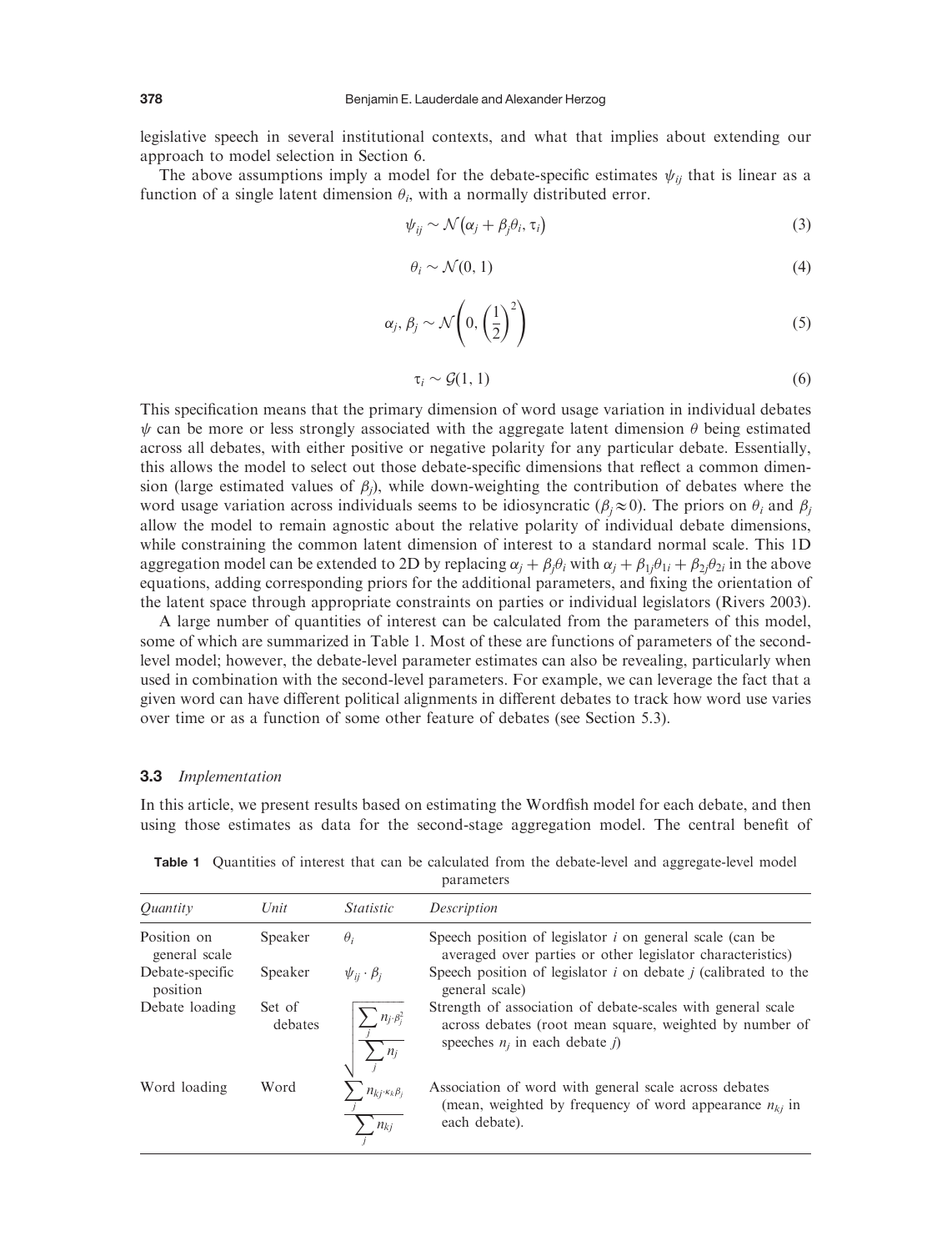breaking the estimation problem into two stages is computation speed, enabling us to quickly estimate the model on the word frequency matrices for each of the hundreds or thousands of debates that occur in a legislative term. For example, we are able to estimate the model on recent sittings of the Irish Dáil, with about 1000 debates, 10,000 speeches, and 40,000 unique words, in a few minutes. The Wordfish first-stage model is estimated using an EM estimation procedure with Newtonian optimization steps based on the derived gradient and hessian of the log-posterior. This is implemented in  $C++$  to speed estimation (Eddelbuettel and François 2011), and is 20–40 times faster than the fastest previous implementation in the R package "austin" ([Lowe](#page-19-0) [2015\)](#page-19-0). The second-stage factor analysis can be similarly estimated using an EM algorithm taking the first-stage estimates as data, however, in this article, we present results based on full Bayesian posteriors for the second-stage model estimated using JAGS ([Plummer 2014](#page-19-0)). Our implementation of the Wordfish model is now available in the text analysis package "quanteda" [\(Benoit et al. 2016\)](#page-19-0), and the two-stage implementation of the Wordshoal model will be available upon publication.

An alternative estimation strategy would be to estimate a fully hierarchical model in which the Wordfish parameters across debates are modeled as random coefficients. This approach would impose significant computational difficulties with very little estimation efficiency gain. While we further discuss the costs and benefits of combining the two estimation stages into a single model in Section 6, here we simply note that given the model we are fitting, the two-stage estimation approach will yield approximately the same point and uncertainty estimates as the hierarchical approach. The reason for this is that the Wordfish likelihood leads to very precise point estimates for the debate-specific position (document) parameters (see Section 4.3, as well as [Lowe and Benoit](#page-19-0) [2011\)](#page-19-0). This means that, even under the hierarchical approach, the debate-level positions are effective data because their uncertainty is very small compared to the variation in the relative debatespecific positions for a given legislator across debates.

For the same reason, the two-stage approach also does not meaningfully understate estimation uncertainty versus the hierarchical model because nearly all of the uncertainty is in the secondstage, not the debate-level scalings. Confidence in the estimated positions  $\theta_i$  on the general scale(s) increases with the number of debates, with the extent to which sets of speakers overlap in different debates, and with the extent to which legislators are consistent in the positions they express in their speeches across debates. This is as it should be: these features of the data are the most meaningful ones if one is trying to assess whether a speaker is generally to the right or left of another speaker across a set of debates on heterogeneous topics.

### $3.4$  Data

The substantive meaning of the dimension that our method recovers will depend on political context because the structure of legislators' preferences and their motivations to speak vary by political context. To illustrate this, we examine speech data from two very different institutional contexts: the Irish Dáil as an example of a multiparty parliamentary system with strong voting unity ([Hansen 2009](#page-19-0)), and the U.S. Senate as an example of a two-party system with weaker voting unity. The U.S. Senate example also enables comparisons to spatial measures based on roll-call votes ([Poole and Rosenthal 1985; Clinton, Jackman, and Rivers 2004](#page-19-0)) and campaign donations ([Bonica 2014\)](#page-19-0). $<sup>6</sup>$ </sup>

The Irish data includes two complete legislative sessions, the 29th Dáil (2002–07) and the 30th Dáil (2007–11). Data for the U.S. Senate includes all speeches from the 104th to the 113th Senate, which covers almost 20 years of legislative debates (January 1995 to November 2014). We collected all speeches from existing databases of legislative debates or from official parliamentary records (see the [Supplementary Appendix](http://pan.oxfordjournals.org/lookup/suppl/doi:10.1093/pan/mpw017/-/DC1) for further details). Before we scaled speeches and debates, we removed contributions from the person officially presiding over the chamber. In Ireland, this is either the Ceann Comhairle (speaker) or Leas-Cheann Comhairle (deputy speaker). In the U.S. Senate, we removed speeches from the Presiding Officer. We further removed procedural debates,

<sup>6</sup> Replication materials are available online as [Lauderdale and Herzog \(2016\).](#page-19-0)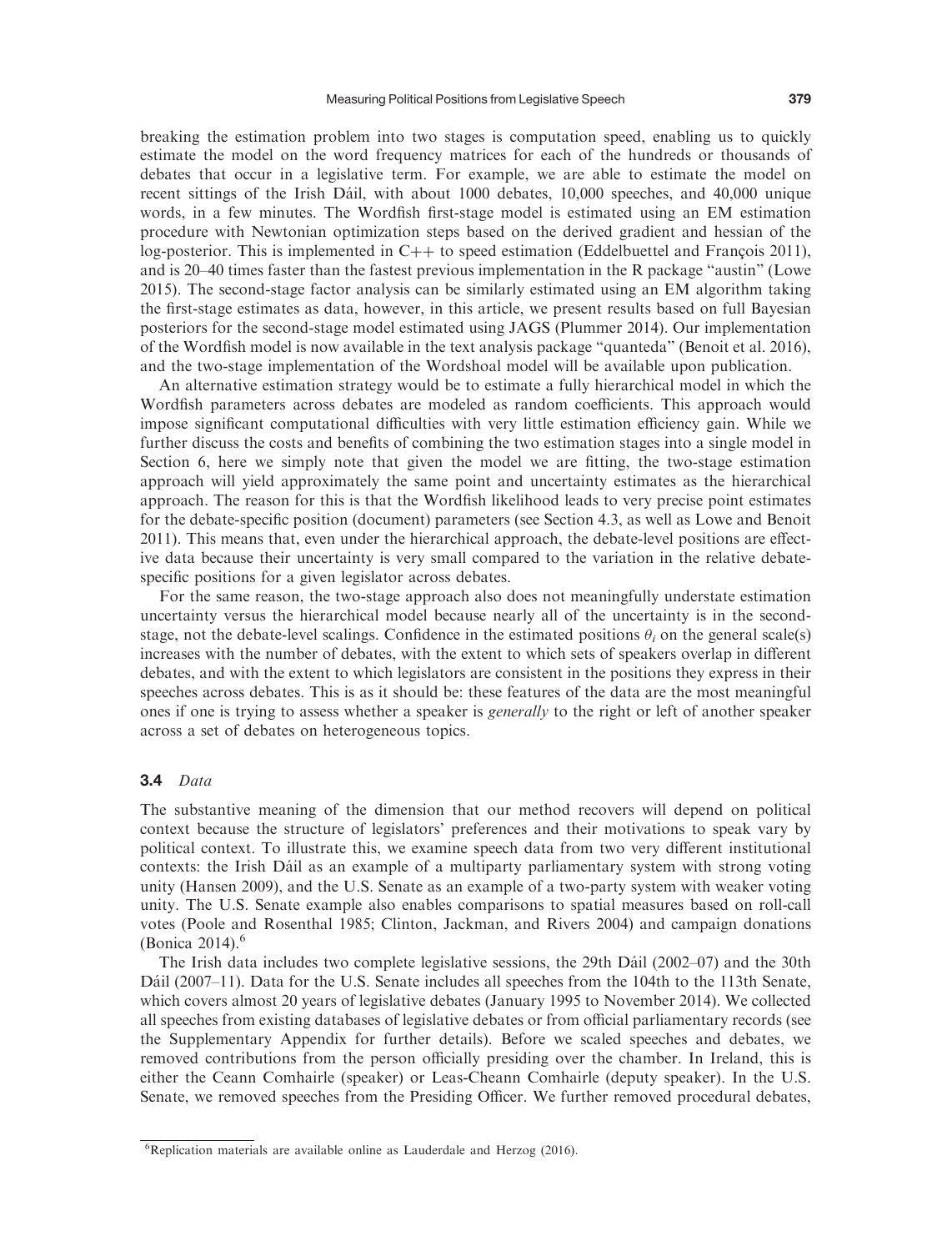such as the discussion of the meeting agenda, prayers, tributes, elections of the speaker, points of order, and any other discussions concerning the rules of parliamentary procedure. Finally, we removed punctuation, numbers, and stop words, and reduced words to their stem.

A key step in organizing the data was to identify speeches that belong to the same debate. We defined a debate as a set of speeches with the same title (as reported in the official parliamentary records) and that were held on the same day and included at least five speakers. Of course, legislative debate on a single question can sometimes span multiple days or even weeks. However, even setting aside the relative difficulty of operationalizing this kind of broader definition, we nevertheless think it is preferable to limit the definition of a debate to a single day because the content and context of a debate can change from one day to the next. Within each debate, we combined all contributions of a legislator into a single composite speech, excluding contributions with less than fifty words because they are usually interruptions. For further details on the numbers of debates, speakers, speeches, and unique words, see the [Supplementary Appendix](http://pan.oxfordjournals.org/lookup/suppl/doi:10.1093/pan/mpw017/-/DC1).

## 4 Irish Dáil

In this section, we use legislative debates from the 29th and 30th Irish Dati (Ireland's lower house) as an example of a multiparty parliamentary system with strong party discipline to demonstrate the usefulness of our approach in estimating individual TDs (*Teachta Dála*, an Irish member of parliament) expressed preferences. We first demonstrate that our approach outperforms an alternative strategy for scaling speeches from a legislative session: applying Wordfish to speeches aggregated across all debates in the entire legislative session into a single text for each of the 165 members. We further demonstrate that the primary dimension we recover with our method represents TDs' relative levels of support and opposition to the government rather than left–right ideological positions, with a second dimension distinguishing between the establishment and anti-establishment opposition parties. This result is hardly surprising, given the weakness of ideology in Irish politics and the fact that in a coalition system like Ireland the fate of the government depends on acting unified. Nevertheless, there is substantial and meaningful *intra-party* variation along the government–opposition dimension. We illustrate this finding with an analysis of preference divergence between cabinet ministers and government backbenchers, and discuss opportunities for future research to use our estimates to study the tensions and conflicts that parties and coalition members face in policy making.

During both legislative sessions included in our analysis, a coalition government led by Fianna Fa<sup>il</sup> (FF)—the largest party at that time—was in office. During the 29th Datil, it was joined by the Progressive Democrats (PD), a small center-right/liberal party that formed in 1985 and dissolved in 2009, with its remaining members joining FF. The 30th Da´il added the Green Party to the coalition. The largest opposition party in both parliaments was Fine Gael (FG), the second largest party after FF at that time. Both FF and FG are centrist parties with similar policy positions that have historically been divided over Ireland's relationship with the United Kingdom ([Benoit and Laver](#page-19-0) [2006;](#page-19-0) [Weeks 2010\)](#page-20-0). The other main opposition party was the Labour Party (LAB), a social-democratic party that has frequently formed coalitions with FG. The remaining opposition parties included Sinn Féin (SF), an anti-establishment party with the primary goal to unify Ireland, and the Socialist Party that was represented by a single TD in the 29th Dáil.

## 4.1 Party Locations on the Primary and Secondary Dimension

What are the primary factors that explain what positions legislators take in their speeches? In the absence of alternative preference estimates for Irish TDs, we first aggregate the legislator-specific estimates by parties and compare mean party positions to two benchmarks: whether the parties are in the governing coalition, and the left–right location of the parties as estimated from expert surveys ([Benoit and Laver 2006\)](#page-19-0).

The top row in [Figure. 1](#page-7-0) shows mean party positions estimated from our approach against these two benchmarks. Based on these results, it appears that in the Irish data our approach is primarily recovering government versus opposition conflict, rather than left–right ideology. There are two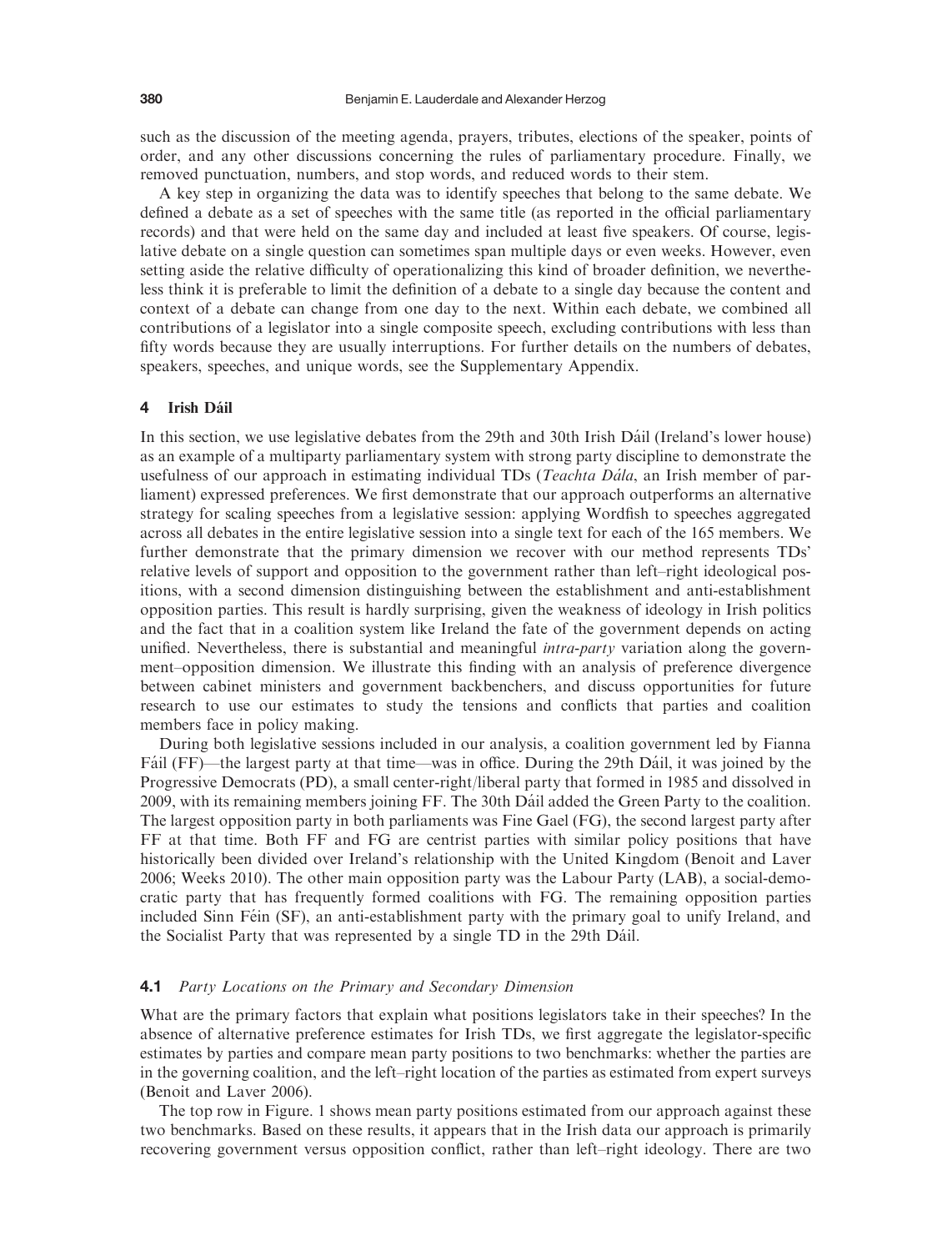<span id="page-7-0"></span>

Fig. 1 The top row shows the association between party average 1D Wordshoal scores and expert assessed left–right position (left) and coalition status (right). The middle two rows show the corresponding relationships for Wordfish scores. The final two rows show party average 2D Wordshoal scores for the 29th and 30th Dáil.

ways to see this. First, while the largest parties FF and FG are generally viewed to be ideologically moderate in left–right terms, we estimate them at or near the extremes of our dimensions. Note, in particular, the fact that the Labour Party is estimated to be more centrist than FG, which only makes sense if we think of this as government–opposition. Second, when the Green Party joins the coalition in the 30th Dáil, it moves from having a similar average position to FG to having nearly the same position as FF.

In contrast, Wordfish estimates do not seem to consistently reflect the coalition structure of the Datil, as is evident from the two scatterplots in the middle row in Figure. 1. The Green Party has a similar estimated position to FF, both when they are in coalition and when they are not. The Progressive Democrats are at one extreme of the dimension in the 29th Dáil and the other in the 30th, despite no change in coalition status. Neither do these estimates seem to reflect the ideological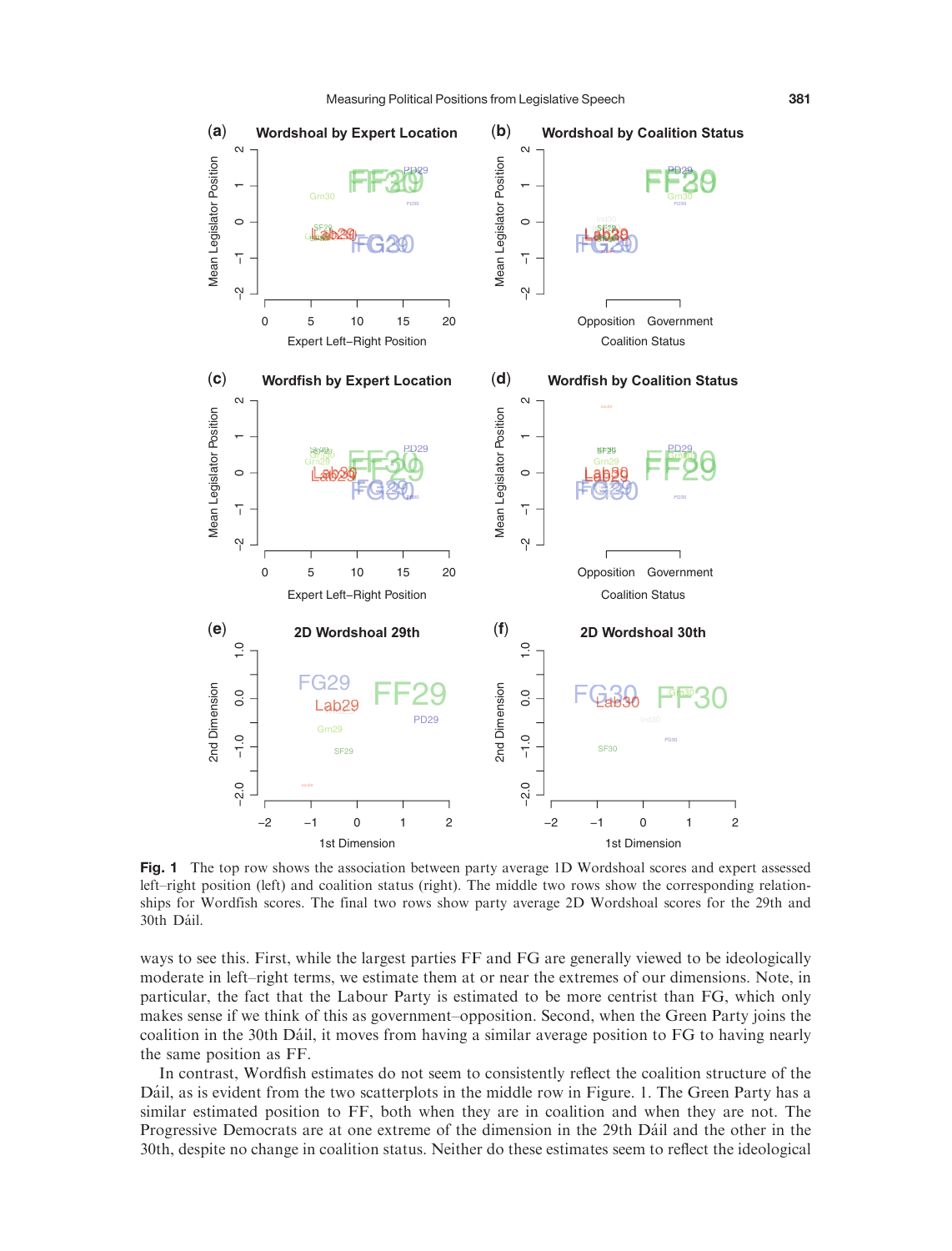<span id="page-8-0"></span>cleavages of the Da´il as assessed by expert surveys. In particular, experts do not place the Labour Party between FG and FF, but Wordfish does in both the 29th and 30th Dáil. In general, the associations between the party locations from Wordfish and from the expert surveys are very weak.

When we extend the Wordshoal debate score aggregation model to 2D, we are able to recover a more nuanced map of the positions of the Irish parties in these two Dáils. In order to orient the 2D space, we adopt a party-level normal prior that the average TDs from FF and FG are at 1 and  $-1$ in the first dimension, respectively, and both at 0 in the second dimension. In the final two panels of [Figure. 1,](#page-7-0) we show estimates of the average 2D party positions in the 29th and 30th Datil. We see that the second dimension distinguishes between the establishment and anti-establishment opposition parties, with FG at the former end of the second dimension and SF at the latter. The single Socialist TD in the 29th, Joe Higgins, is even further out on this dimension, while the Green Party is the next most anti-establishment after SF. In the 30th, when the Green Party joins a government for the first time in its history, it not only moves toward FF on the government–opposition first dimension, but also on this establishment dimension: it is difficult to maintain anti-establishment rhetoric from within a governing coalition.

### 4.2 Legislator-Specific Positions

When we look at the 1D estimates for individual TDs, rather than the party means, we can see the association between our estimates and coalition status even more clearly. Figure 2 shows the relationship between the estimated legislator positions and the coalitions under both Wordfish and our



Fig. 2 The association between the estimated positions of each legislator and their status as members of the coalition versus opposition, with correlation and local linear smooth, under Wordfish (left) and our approach (right), for the 30th Datil. In the bottom row, we show the 95% intervals associated with the estimates for each legislator under Wordfish (left) and Wordshoal (right).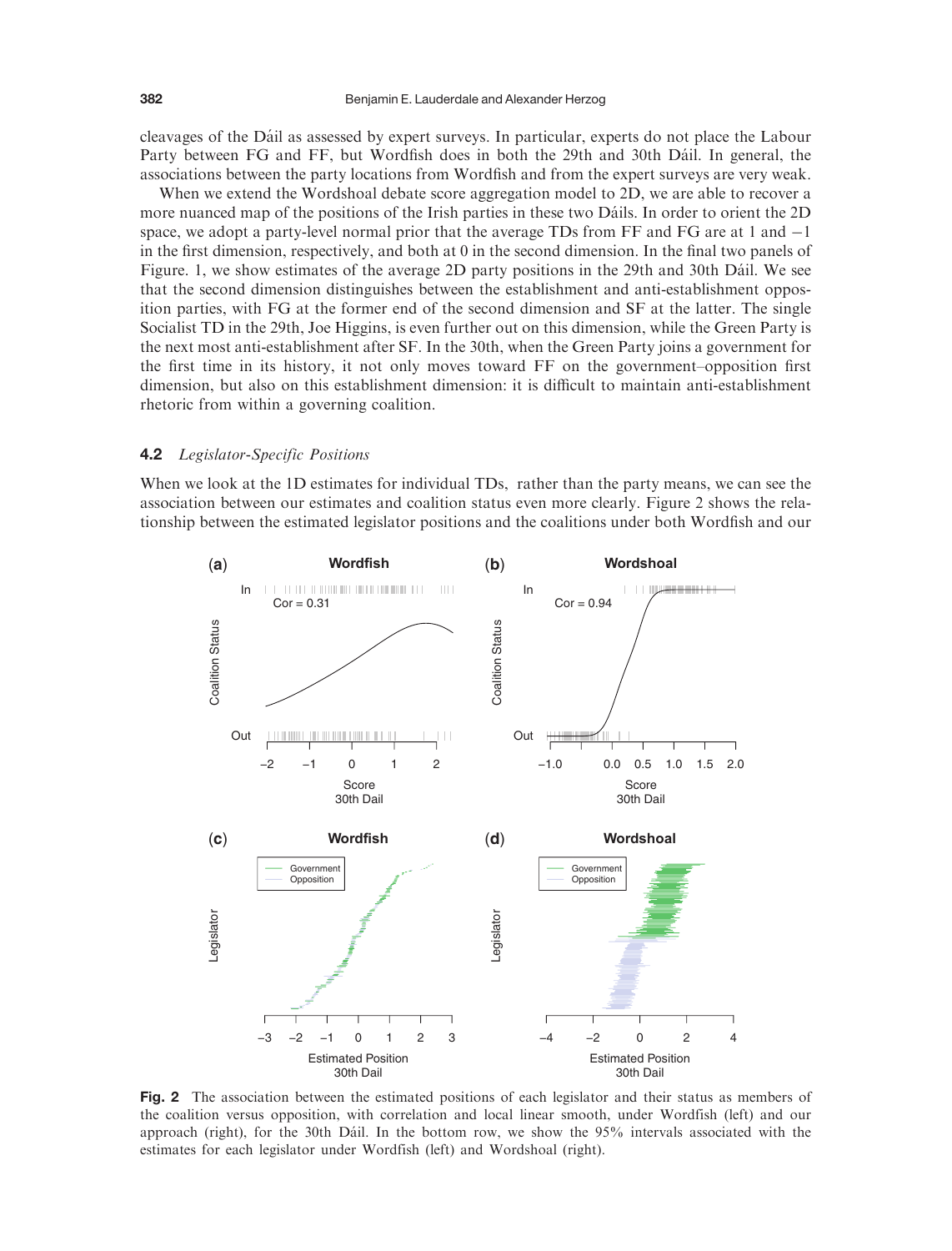estimates in the 30th Datil (the very similar plots for the 29th are included in the [Supplementary](http://pan.oxfordjournals.org/lookup/suppl/doi:10.1093/pan/mpw017/-/DC1) [Appendix](http://pan.oxfordjournals.org/lookup/suppl/doi:10.1093/pan/mpw017/-/DC1)). In the 30th Dáil, the (Pearson) correlation between being in the coalition government and Wordshoal score is 0.94, versus a correlation of 0.31 with Wordfish.

[Figure 2](#page-8-0) also shows that Wordfish gives implausibly narrow uncertainty intervals. The uncertainty estimates for TDs from Wordfish reflect the relative fit of different positions in predicting words across all texts, given the Poisson functional form and word-level independence assumptions of that model.7 This uncertainty measure is substantively uninteresting, because resampling individual words does not capture a meaningful counterfactual sample of legislative speech. Any such counterfactual sample would involve resampling at the levels of speeches and debates, not words. The uncertainty intervals for the Wordshoal model reflect the number of debates each legislator speaks in, the extent of overlap between speakers in different debates, and the extent to which legislators are consistently ordered (by debate-level Wordfish) across the debates they speak in. This is the relevant kind of uncertainty for assessing if we have enough data to say that a particular legislator takes different positions from another legislator across a legislative session.

In sum, Wordshoal recovers point estimates that measure a meaningful quantity and provide uncertainty intervals that reflect realistic uncertainty about that quantity. Applied in the manner of previous studies, Wordfish recovers neither plausible measures of policy preferences nor plausible measures of government–opposition disagreement. Wordshoal very clearly recovers the government–opposition dimension of disagreement in Ireland. Recalling the identification strategy underlying Wordshoal, and thinking about the Irish context, this is not surprising. Our approach aims to recover the dimension that best explains within-debate variation in word use, across all debates. In a parliamentary system with strong party discipline like Ireland's, it is hardly surprising that the single factor that most consistently shapes speech behavior across every debate is whether a legislator's party is in government or opposition.

### 4.3 Intra-Party Variation in Government Support and Opposition

Having validated the estimates as reflecting a government–opposition dimension in speech, we can begin to explore how TDs vary in position along this dimension. There is a voluminous body of research on multiparty governments, with recent work looking at the challenges that coalition partners and legislators face in day-to-day policy making [\(Thies 2001](#page-20-0); Strøm, Müller and [Bergman 2008](#page-20-0); [Martin and Vanberg 2008; Giannetti and Benoit 2009](#page-19-0); [Martin and Vanberg](#page-19-0) [2011; Carroll and Cox 2012\)](#page-19-0). One challenge for individual TDs is to balance the policy interests of their constituents against party demands ([Kam 2009](#page-19-0)). This is particularly true in the Irish case, where the single transferable vote (STV) electoral system gives TDs an incentive to cultivate a personal vote ([Marsh 2007](#page-19-0); [Gallagher and Komito 2009](#page-19-0)). The intensity of this incentive will vary with electoral safety, constituency composition, and a member's position within his or her party, among other things [\(Heitshusen, Young, and Wood 2005\)](#page-19-0).

Legislative speeches provide one opportunity for legislators to justify and explain their positions to supporters and party colleagues. Our legislator-specific estimates, therefore, provide a novel way to study what factors explain how legislators position themselves in support or opposition to the government. We here look at one potential factor that explains within-party variation in expressed positions: whether or not a legislator is a member of the cabinet. Bound by the doctrine of collective cabinet responsibility [\(Laver and Shepsle 1996; O'Malley and Martin 2010\)](#page-19-0), cabinet members are required to publicly support decisions made by the cabinet even if they privately disagree. We hence expect ministers to more reliably defend the government position than government backbenchers. We can assess whether this is the case in our data by comparing the average locations of TDs inside and outside the cabinet.

<sup>7</sup> Wordfish, like Latent Dirichlet Allocation (LDA) and other multinomial and Poisson text models, is overconfident in its estimates for similar reasons as to why Poisson regression coefficient estimates are overconfident when data are overdispersed.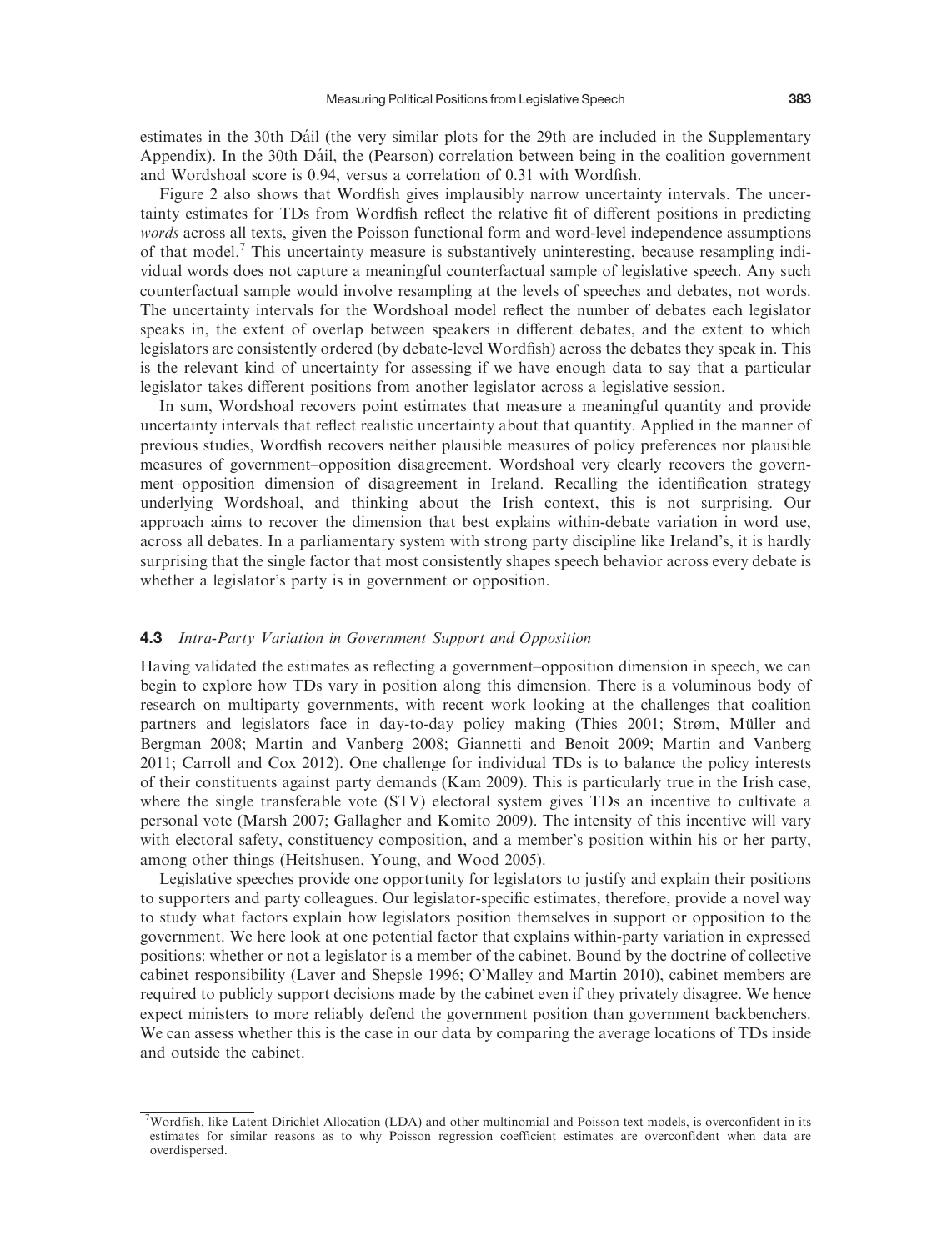

Fig. 3 Mean positions of cabinet ministers, junior ministers, government backbench TDs, and opposition speakers for the 29th and 30th Dáil, with corresponding posterior intervals.

Figure 3 shows the average Wordshoal positions for cabinet ministers, junior ministers, government backbench TDs, and opposition members.<sup>8</sup> Consistent with the expectation of collective responsibility, we find that cabinet members are the most pro-government speakers. In the 29th Dáil, the average cabinet minister position is 1.52, versus the average position of backbench TDs at 0.98. In the 30th Dáil, the difference is slightly smaller, with positions at 1.23 and 0.95, respectively. The posterior probabilities of these differences having these signs are both greater than 0.99. The average position of junior ministers is slightly, but less significantly, more moderate than the average minister position, indicating that junior ministers speak similarly to cabinet ministers, either because of collective responsibility, career concerns, or some other factor.

The measured difference between ministers and backbench speakers is just one example of how our estimates can be used in secondary analysis to study within-party variation in expressed positions. The next step in analyzing these data would be to explore other factors that potentially explain when legislators strategically deviate from the government line or the position of their party, such as long-term promotion prospects, promoting the particularistic interests of constituencies, or other factors that might motivate dissent.

This kind of legislator-specific estimate on a government–opposition dimension can be used to inform research on coalition governance and political communication. A key challenge for coalition parties is the need to compromise on policies while maintaining support from rank-and-file members, activists, and interest groups. As Martin and Vanberg ([2008,](#page-19-0) 503) argue, "participation in coalition has the potential to undermine a party's carefully established profile and to erode support among constituents with a particular concern for the party's traditional goals." Legislative debates allow government members to justify and explain their positions on controversial policy decisions that potentially damage their reputation among core supporters. Martin and Vanberg ([2008\)](#page-19-0) offer the first empirical test of this type of political communication by looking at the length of legislative debates as a proxy for position-taking of government members. Our estimates, which are based on the content of legislative debates, would enable further assessment of the degree to which coalition members spoke consistently in favor of a bill in the parliament. Such analysis is further enabled by another quantity of interests that can be calculated from our approach and that we illustrate in the next section: the strength of association of each debate with the general scale, which is a measure of the debate-specific degree of polarization on the primary speech dimension.

### 4.4 Identifying High- and Low-Polarizing Debates

The second stage in the Wordshoal algorithm uses a Bayesian factor analysis to recover the primary dimension of word usage variation from the debate-specific positions estimated in the first stage. This factor analysis estimates  $\beta_i$ , which is the strength of association of each debate with the general

<sup>&</sup>lt;sup>8</sup>If a member had multiple positions or is transferred from one position to another during the legislative term, we counted the position with the longest duration.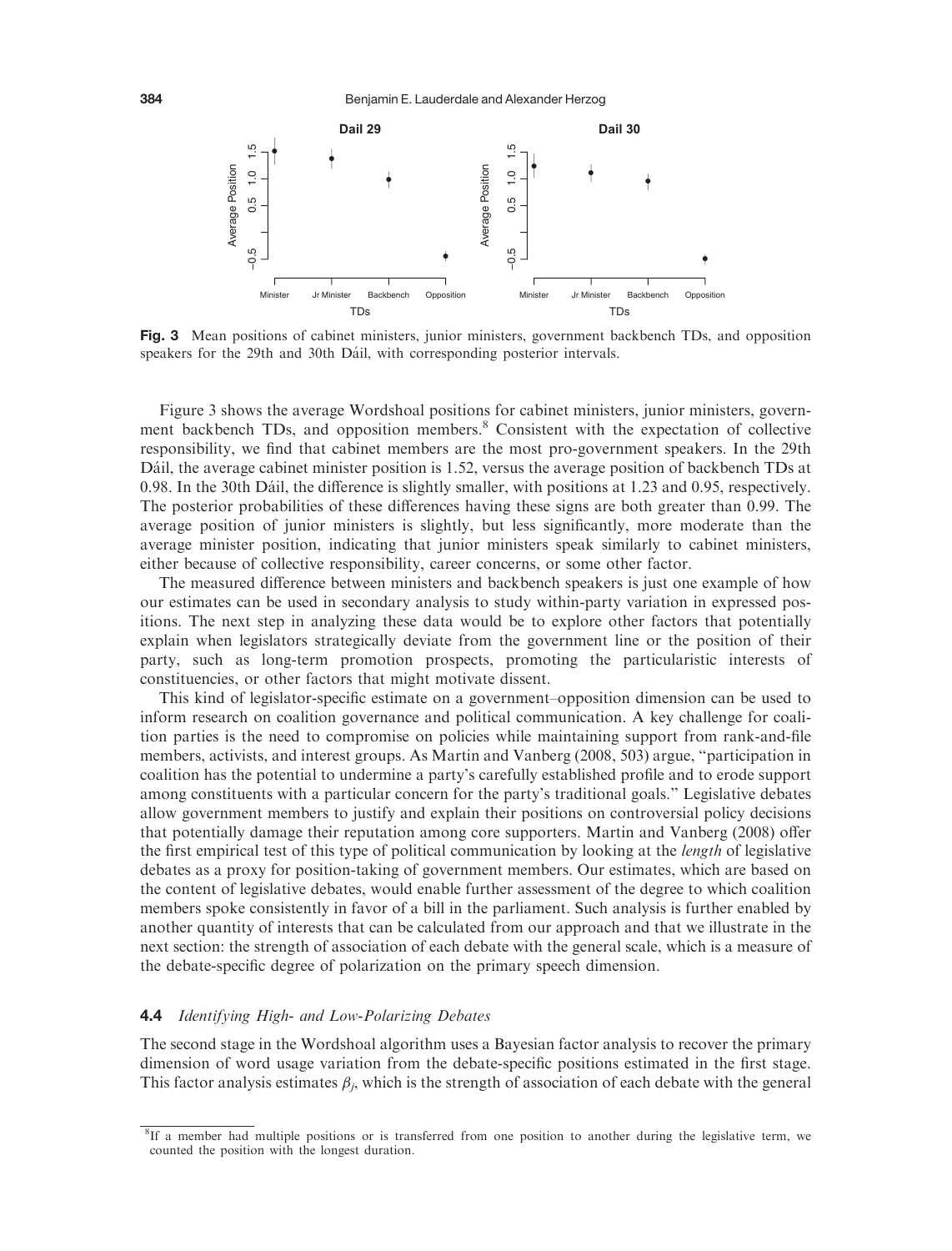#### Measuring Political Positions from Legislative Speech 385

|                                                                 | Abs. $\beta_i$ |
|-----------------------------------------------------------------|----------------|
| High government–opposition polarization                         |                |
| Social Welfare and Pensions (No. 2) Bill 2009 (Second Stage)    | 0.942          |
| Early Childhood Care and Education (Motion)                     | 0.887          |
| Private Members' Business—Vaccination Programme (Motion)        | 0.824          |
| Capitation Grants (Motion)                                      | 0.819          |
| Confidence in Government (Motion)                               | 0.814          |
| Low government–opposition polarization                          |                |
| Cancer Services Reports (Motion)                                | 0.003          |
| Finance (No. 2) Bill 2007 (Committee and Remaining Stages)      | 0.002          |
| Finance Bill 2011 (Report and Final Stages)                     | 0.002          |
| Private Members' Business—Mortgage Arrears (Motion)             | 0.002          |
| Wildlife (Amendment) Bill 2010 (Committee and Remaining Stages) | 0.001          |

**Table 2** The five debates with the highest and lowest loadings on the government versus opposition dimension, as measured by the absolute value of  $\beta_i$  ranging from 0 to 1

scale. We can use these estimates to answer the question: During which kinds of debates are TDs more polarized along government–opposition lines in what they say?

Table 2 shows the titles of the five most and least polarizing debates from the 30th Datil, as indicated by the absolute value of  $\beta_i$ . The most polarizing debate is from the second reading of a bill, which is the most important legislative stage after which the principle of a bill is formally accepted or rejected. We also find high polarization between government and opposition members during the 2009 confidence in the government motion, which Prime Minister Brian Cowen put forward to affirm his position as cabinet leader following poor results in local and European elections. Debates with low degrees of polarization are from committee stages and final readings at which point the outcome of a bill has usually been decided.

In the [Supplementary Appendix,](http://pan.oxfordjournals.org/lookup/suppl/doi:10.1093/pan/mpw017/-/DC1) we explore variation along this government–opposition dimension more systematically. There, we find an increase in government–opposition polarization with the onset of the economic and financial crisis in 2008, followed by a sharp decrease in the observable government– opposition divide in 2010 before the collapse of the FF–Green coalition in the following year. This type of analysis illustrates how our method can be used to examine under what conditions and types of bills coalition partners are internally divided. Previous work in this area has relied on measures such as the length of debates [\(Martin and Vanberg 2008](#page-19-0)) or the duration of parliamentary scrutiny [\(Martin and](#page-19-0) [Vanberg 2004\)](#page-19-0) to assess party behavior on internally divisive issues. Our approach enables a much more direct assessment of the extent to which legislators are divided over an issue.

# 5 U.S. Senate

In our analysis of the U.S. Senate, we use all debates from January 1995 to the end of October 2014, covering the 104th to the 113th Senate. We fit a model where Senators are assumed to have constant positions. An analysis using the constant position assumption enables a comparison of the degree to which polarization over this period has occurred due to Senator replacement versus the same Senators having more partisan debates.<sup>9</sup>

[Figure 4](#page-12-0) shows the Wordshoal scores and 95% intervals of the Senators serving in the 105th Senate (1997–98) and the 112th Senate (2011–12).<sup>10</sup> The partisan polarization of Senators due to replacement is visually apparent from the increased degree to which the scores correlate with party. In the 105th, Democratic Senators Ford (KY), Hollings (SC), Breaux (LA), Conrad (ND), Bumpers (AR), Reid (NV), Baucus (MT), Biden (DE), Bryan (NV), and Dorgan (ND) spoke like Republicans. This list

<sup>9</sup> This model cannot, however, identify whether these more partisan debates are occurring because these individuals' views have become more extreme or because they are more consistently debating on the issues that divide them. <sup>10</sup>Similar plots for all the Senates from the 104th to the 113th are shown in the [Supplementary Appendix.](http://pan.oxfordjournals.org/lookup/suppl/doi:10.1093/pan/mpw017/-/DC1)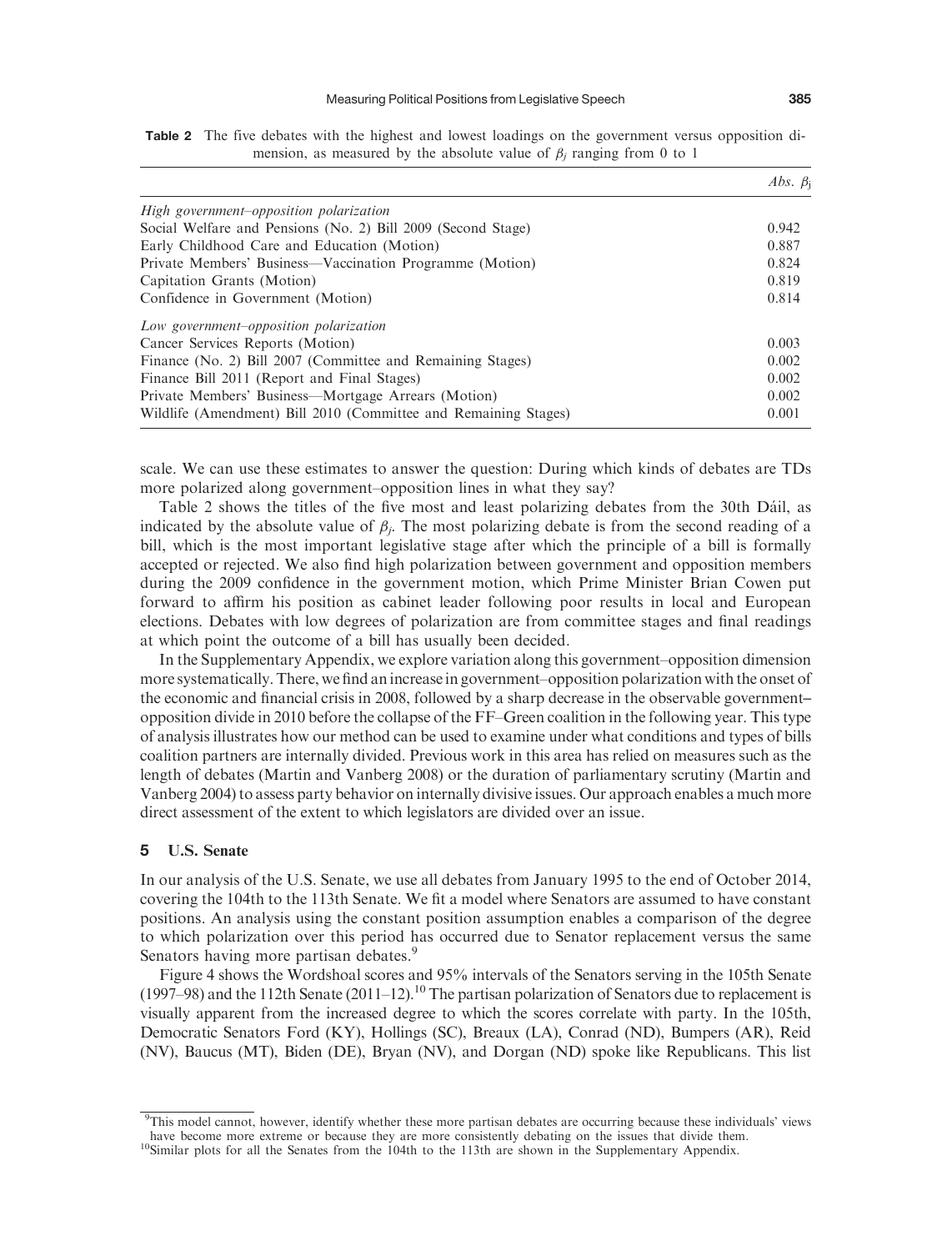<span id="page-12-0"></span>

Fig. 4 Wordshoal estimates for the 105th and 112th U.S. Senates. Republican senators names are to the right of the estimates, Democrats and Independents are to the left.

includes nearly all of the Democrats from the South as well as several from states like Montana, Nevada, and North Dakota that typically voted Republican in Presidential elections and Democratic in Congressional elections in the preceding decades. The Republicans interspersed among the Democrats on the left side of the estimated dimension—Snowe (ME), Jeffords (VT), Collins (ME), DeWine (OH), Roth (DE), D'Amato (NY), and Chafee (RI)—mostly come from the Northeast. In contrast, in the 112th, there is much cleaner separation between the parties: all five of the overlapping Senators are longserving members of the chamber, three of whom have retired since the end of the 112th Senate.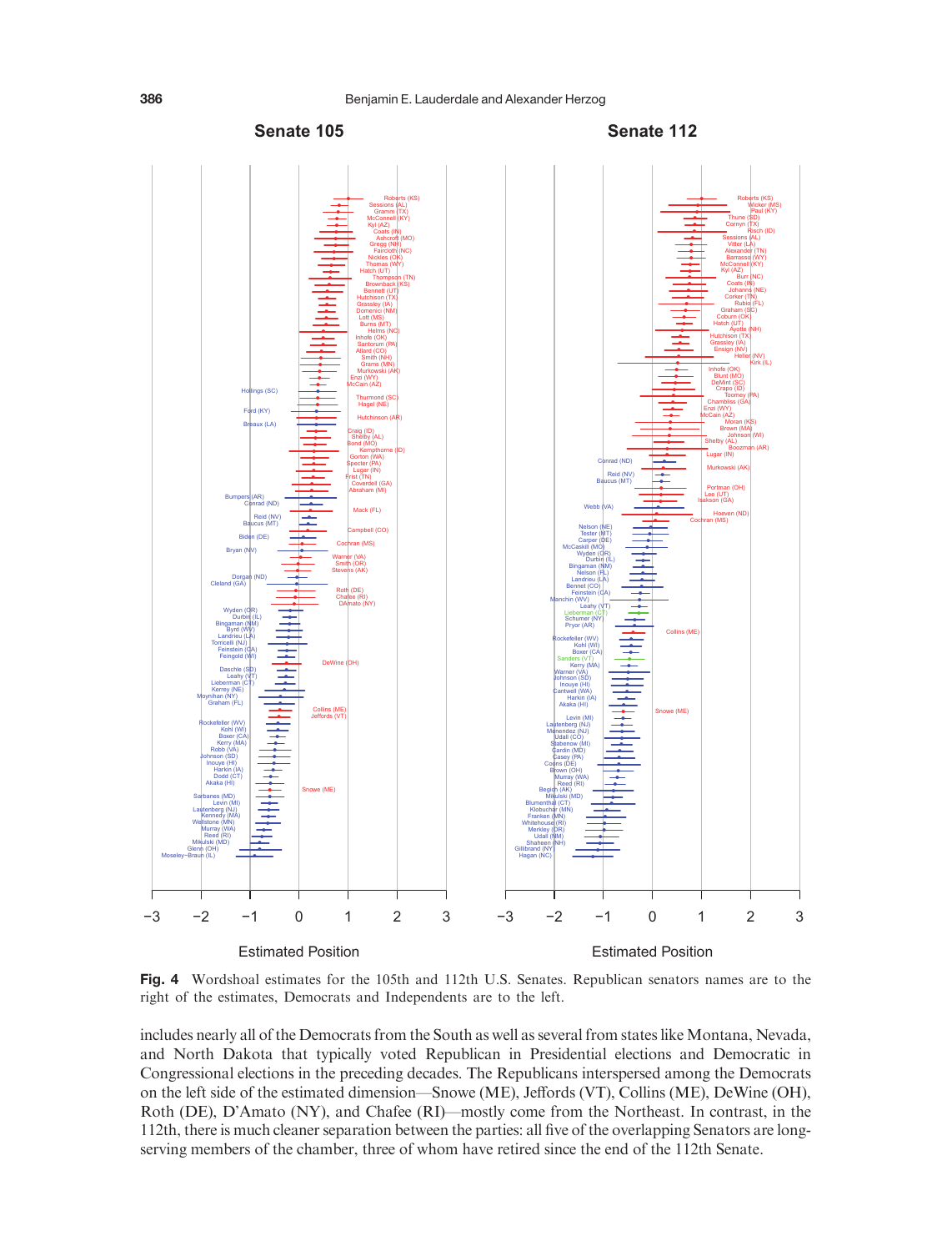# **5.1** Speeches, Roll Calls, and Donations

How do our measures of U.S. Senators' relative positions compare to other scales of the same legislators based on different kinds of data? For roll-call votes, we fit a standard Bayesian Item Response Theory (IRT) model to all votes over the same period as our speeches.<sup>11</sup> For campaign donations, we use career CFscores [\(Bonica 2014](#page-19-0)) for each Senator.<sup>12</sup>

In essence, a comparison of these three measures is a comparison of roll-call behavior, speech behavior, and donor behavior, each modeled in terms of a single spatial dimension. If we calculate correlations between within-party variation in these three scores, we find that roll-call scores are correlated with speech scores at  $\rho = 0.46$ , while donor scores are correlated with roll-call scores at  $\rho = 0.57$  and with speech scores at  $\rho = 0.55$ .<sup>13</sup>

One could make the argument that there is only a single meaningful latent political dimension, and that the three measures differ only because of measurement uncertainty. The relatively high correlations with donor behavior might simply indicate less measurement error in those scores than the other two.<sup>14</sup> If this was the case, it would strongly indicate the value of having all three of these measures: forming a joint scale based on all three that would then improve measurement of this "one true" latent dimension. In fact, though we think this is a relatively implausible account for the differences between these measures, speech, roll call, and donor behavior are distinct political behaviors subject to distinct political forces, which becomes clearer when we examine the ways in which they differ.

### 5.2 Positions and Polarization in Speeches versus Roll Calls

[Figure 5](#page-14-0) shows the increasing polarization due to replacement by showing Senators' Wordshoal speech positions (top panel) as well as the equivalent analysis for roll-call scores (bottom panel) from 1995 to 2014. A striking difference is that the gap between the average party positions in speeches has doubled, a far larger increase than for roll-call voting. New Republicans and Democrats have voted similarly on average to those same-party Senators whom they have replaced; however, newly elected Senators speak in more partisan ways than those they replace. Whereas Republican and Democratic Senators used to substantially overlap in how they spoke on the floor, this has mostly disappeared over the last two decades due to turnover.

Turnover is not the sole cause of increasing speech polarization. The parameter  $\beta_i$  describes how each debate relates to the general dimension. We can use this measure to capture how *strongly* the average debate tracks the primary dimension we recover. We do this by calculating the speechweighted root mean square of  $\beta_i$  and comparing its value over time (see quantity "Debate loading" in [Table 1\)](#page-4-0). The top panel of [Figure. 6](#page-15-0) shows this quantity within 8-month periods running from January to August in the year after an election, from that September to April of the following year, and from May through December in the year of the next election. In general, polarization of debates, holding fixed the composition of the Senate, held steady during the Clinton administration, rose during the Bush administration, and has held steady at a higher level under Obama. As we saw earlier, increasing polarization due to Senator turnover was occurring during all three periods.

Some 8-month periods deviate from this overall trend in the sense of being outliers from the spline regression fit depicted in the figure. The period from September 2001 to April 2002, which began with the terrorist attacks on September 11 and included the U.S. invasion of Afghanistan,

 $11$ Like the debate-score aggregation model, this is a heteroskedastic-by-legislator scaling model [\(Lauderdale 2010\)](#page-19-0) and treats Senators' ideal points as constant over time in order to isolate the effects of legislator replacement and avoid

diffuse career averages are for 1979–2012. We drop appointed Senators who never ran a campaign, for whom CFscores are not available, and for whom roll-call and speech scores are very imprecisely estimated.

 $13$ Under bootstrap resampling of Senators, the differences in these correlations are plausibly attributable to unsystematic variation in legislators' scores. The largest difference (between the 0.46 correlation of roll-call and speech scores and the 0.57 correlation between roll-call and donor scores) has  $p = .05$ , ignoring the multiple comparisons. In the [Supplementary Appendix,](http://pan.oxfordjournals.org/lookup/suppl/doi:10.1093/pan/mpw017/-/DC1) we report linear regressions predicting standardized within-party variation in average donor positions using standardized within-party variation in roll-call scores and speech scores. <sup>14</sup>CFscores lack measures of uncertainty, so we cannot check this.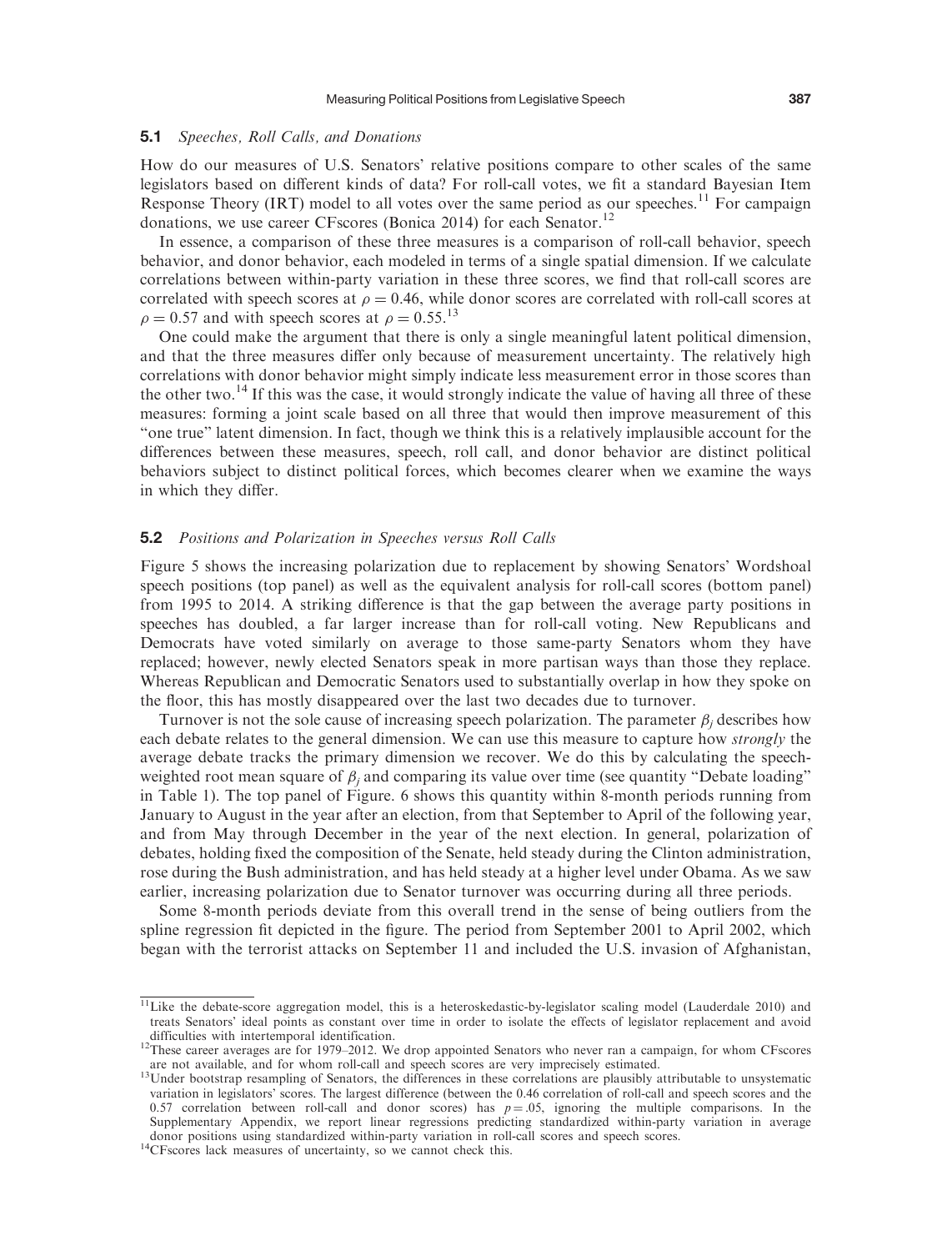#### <span id="page-14-0"></span>388 Benjamin E. Lauderdale and Alexander Herzog



Fig. 5 Average party positions in speeches (top panel) and in roll-call votes (bottom) from the 104th Senate (1995–96) to the 113th Senate (2013–14).

had speech polarization below the trend, reflecting a (brief) period of political unity after the attacks. The period with the highest polarization of debates, by far, is the period from September 2009 to April 2010 that included the Senate debates on health care legislation introduced by President Obama.

The bottom panel of the same figure shows the equivalent trajectory for roll calls, which shows different patterns.<sup>15</sup> The health care debates, which occupied so much Senate time in 2009–10, fail to register because they involved relatively few roll-call votes, even as they occupied a great deal of political attention. The highest point in roll-call polarization instead comes from September 2011 to April 2012, a period generating little major legislation, but occurring immediately after the debtceiling crisis of July–August 2011. There is some general upward trend over the period, but there is more substantial variation within Congresses.

### **5.3** Evolving Patterns of Partisan Discourse

Because our scores are based on word usage, we can examine how political language evolves in its usage over time. The first-stage scaling model estimates word-specific parameters,  $\kappa_{ik}$ , that capture

<sup>&</sup>lt;sup>15</sup>The magnitudes of the debate loadings and bill loadings are not directly comparable, as the former are for a linear model and the latter for a binary choice model.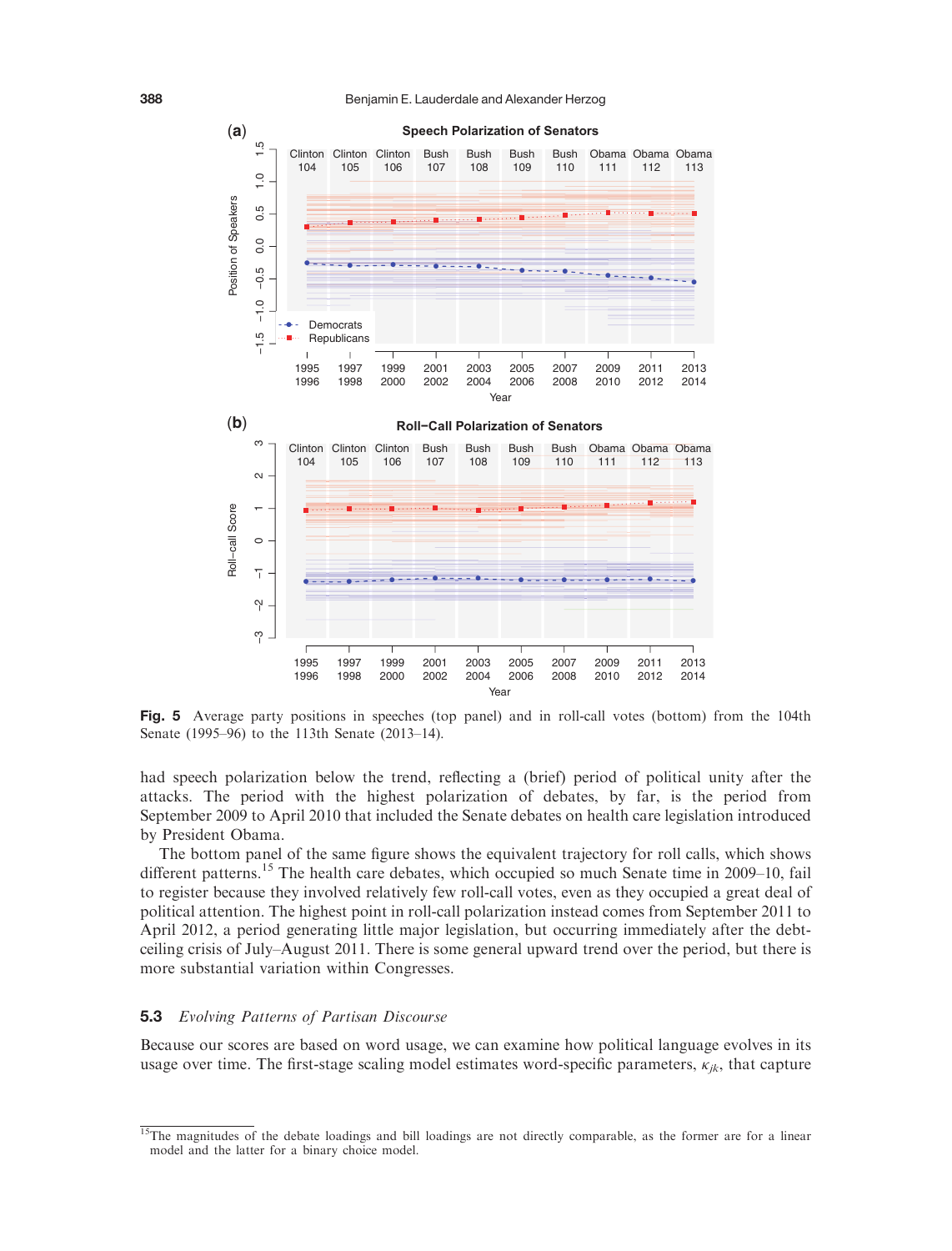#### Measuring Political Positions from Legislative Speech 389

<span id="page-15-0"></span>

Fig. 6 Average debate loadings (top panel) and average roll-call vote loadings (bottom) from the 104th Senate (1995–96) to the 113th Senate (2013–14), with spline smooth.

the association of a word with a legislator's debate-specific position. Because we estimate these word-specific parameters for each debate separately, we can track whether particular words tend to signify being on the left or the right, and how that evolves across debates. Previous approaches that combine speeches into a single text assume that the association between words and positions are constant across topics and over time. [Figure 7](#page-16-0) shows how five word stems—health, constitut(ion), tax, deficit, and preexist—load on the general dimension over time, averaging across debates weighted by the frequency that the word appears (see quantity "Word Loading" in [Table 1](#page-4-0)).

These four words were all especially relevant to the discussion of the Affordable Care Act (ACA) in 2009–10; however, their evolution also reflects their broader usage and the longer term development of the health care issue in U.S. politics. We see that throughout the period from 1995, the word "health" tended to be mentioned more by individuals on the left, across all debates. Interestingly, this fades after the passage of the ACA, perhaps reflecting the accomplishment of this long-standing Democratic policy goal. The stem "preexist" appears very suddenly as a highly left-leaning word in 2009–10, when Obama took office. The need to provide a mechanism for individuals with preexisting conditions to secure health insurance was a central component of the Democratic argument for the ACA, and it was emphasized by Democrats both before and during the debates over the ACA itself. Once the legislation passed, the Democratic loading of the word stem faded, as Republicans began to acknowledge that they also supported enabling individuals with preexisting conditions to have insurance, even as they continued to oppose the ACA.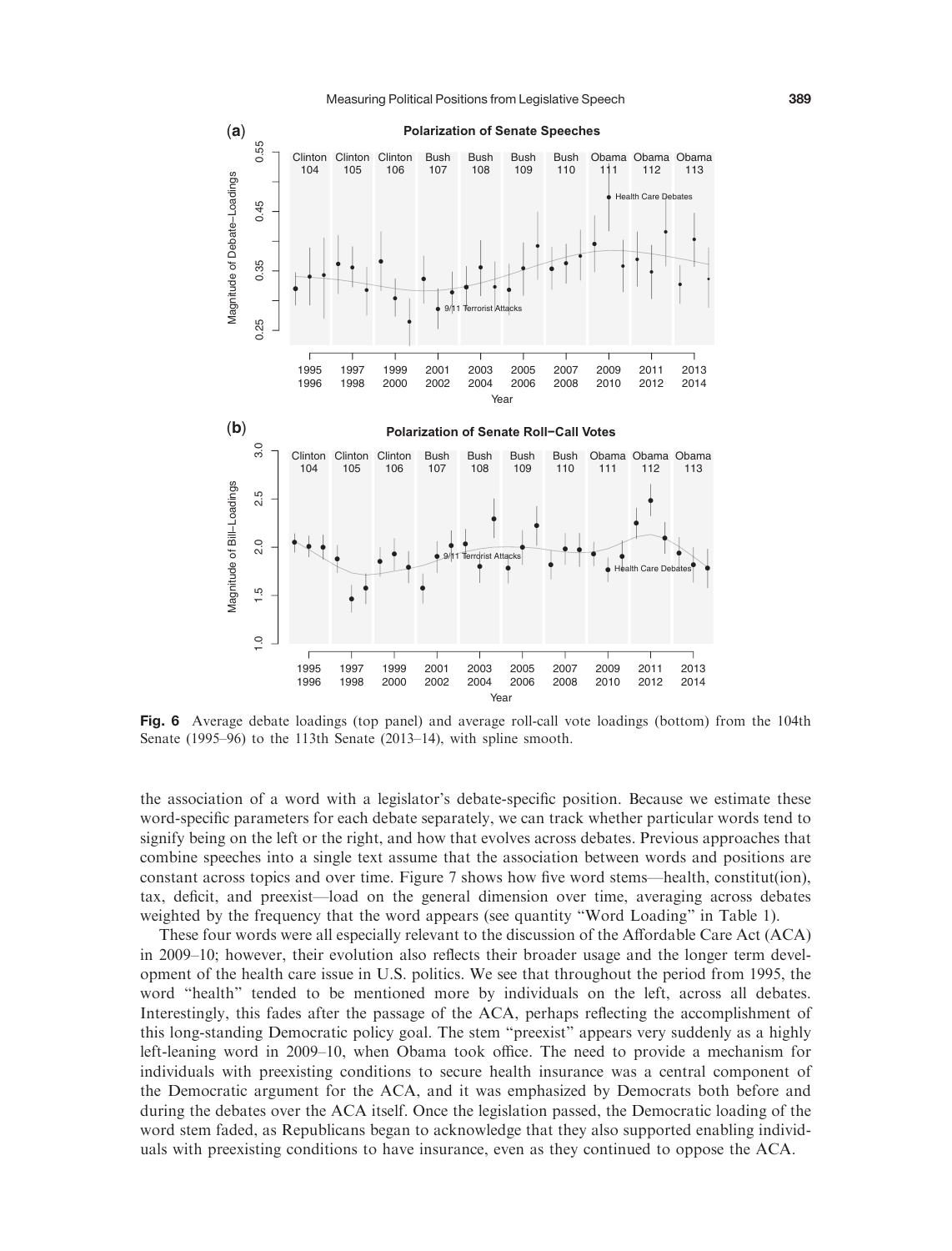<span id="page-16-0"></span>

Fig. 7 Average loading of the word stems health, constitution), tax, deficit, and preexist(ing) across debates, weighted by frequency of appearance.

The Republican objections to the ACA centrally involved arguments that the bill was unconstitutional, that it was actually increasing taxes, and that it would increase the deficit and debt. All of these words reflect broader themes of Republican argumentation across a range of issues, and so they have tended to lean to the right in debates from 1995 onward; however, all became particularly loaded language during the first two years of the Obama administration as the ACA was being debated and passed. Interestingly, in the most recent Congress, the 113th, occurring after Obama's reelection, the political loading of all of these words has decayed. This reflects the fact that the Senate had essentially no debates about health care at all in that Congress, and indeed very few debates at all. With the House in Republican control, but passing very little legislation, Senate business was consumed primarily by other issues, such as executive and judicial branch confirmations.

### 6 Limitations and Extensions

### **6.1** Sparsity and Speaker Selection

Only a few legislators speak in a given debate: on average, about twelve in the two legislatures we examine in this article (see [Table A1](http://pan.oxfordjournals.org/lookup/suppl/doi:10.1093/pan/mpw017/-/DC1) in the [Supplementary Appendix\)](http://pan.oxfordjournals.org/lookup/suppl/doi:10.1093/pan/mpw017/-/DC1). As a result, the matrix of debate-specific Wordfish scores is sparse. The degree of sparsity will depend on the legislature, with larger legislatures (e.g., the US House, the UK House of Commons, the EU Parliament) having more severe sparsity than the smaller legislatures that we examined in this article. Sparsity can make it difficult to measure the preferences of legislators who speak rarely, and it increases the importance of assumptions about the process by which legislators choose to speak in a given debate.

Political scientists have only recently started to examine what factors explain speaker selection in legislative debates ([Proksch and Slapin 2012, 2015;](#page-20-0) [Herzog and Benoit 2015](#page-19-0)). [Proksch and Slapin](#page-20-0) [\(2015\)](#page-20-0) have shown that the degree to which party leaders exercise control over who speaks and what legislators say depends on the electoral system. In systems with strong personal vote incentives, such as Ireland's STV system, legislators speak more freely because parties recognize the need for personal name recognition. In systems such as closed-list PR, in contrast, party leaders tend to exercise greater control over the party message on the floor in order to protect the party label. [Proksch and Slapin's \(2015\)](#page-20-0) findings imply that the legislator-specific measures produced by our method will be more accurate predictors of intra-party cohesion and dissident behavior in countries where the electoral systems provides strong personal vote incentives. In systems with weak personal vote incentives, our legislator scores potentially underestimate true levels of intra-party variation depending on the extent to which party leaders control speaking time across all debates included in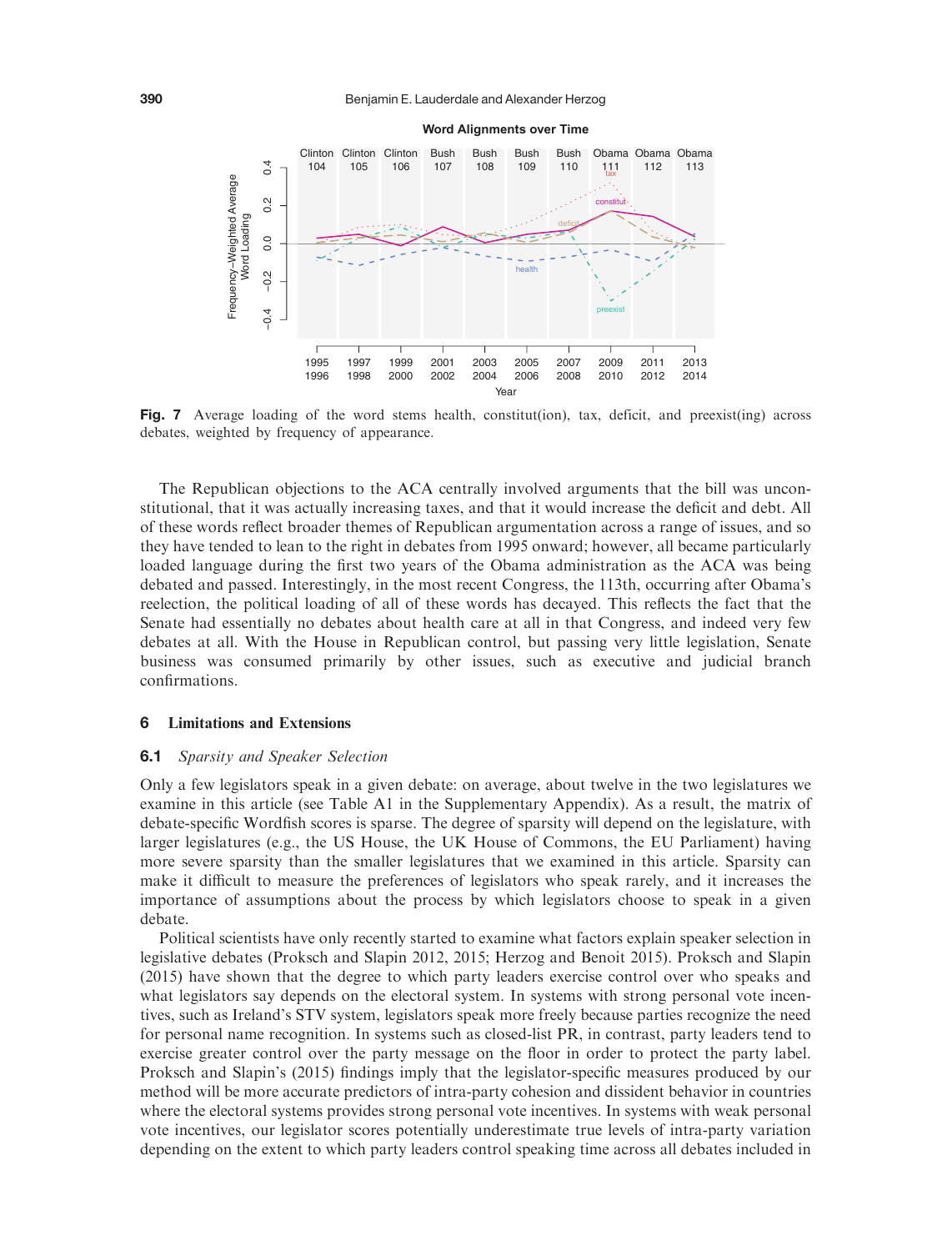the analysis. [Proksch and Slapin \(2015\)](#page-20-0) show that party leaders are still more likely to allow dissenting speeches than dissenting votes, meaning that legislative speech holds valuable information that cannot be recovered from voting data alone.

In general, researchers need to be aware of the strategic incentives behind speech-making when applying our method and using the quantities it produces in secondary analysis. Like any content analysis method, our approach can at best recover the "intended message" [\(Benoit, Laver, and](#page-19-0) [Mikhaylov 2009](#page-19-0)) of a speech and not a legislator's "true" position, which is fundamentally unobservable. Of course, strategic missingness can also be a problem in roll-call data ([VanDoren 1990;](#page-20-0) [Carrubba et al. 2006; Carrubba, Gabel, and Hug 2008\)](#page-19-0), but missingness is far rarer in those data than in speeches. Following recent work on jointly modeling missingness and voting in roll calls ([Rosas, Shomer, and Haptonstahl 2014\)](#page-20-0), one could use measurable variables that predict the decision to speak to jointly model the presence and position of speeches ([Herzog and Benoit](#page-19-0) [2015\)](#page-19-0). Extending our method in this direction would be a promising avenue for future research, but requires the collection of context-specific, theoretically motivated variables that explain the strategic selection of speakers.

Even without such a selection model, the approach followed in this article still yields valuable summaries of behavior. What we recover is a summary of the speeches that were actually given. For example, the fact that Senator Snowe (R-Maine) is estimated far from her co-partisans, in the middle of the Democrats, does not mean she is "really" a Democrat, nor does it mean that our estimates are wrong. What it does mean is that when Snowe chose to speak in a Senate debate, she used similar language to Democrats who spoke in the same debates. Even if she was choosing those debates highly strategically, this is still an important fact about the speeches she actually delivered.

### 6.2 Hierarchical Estimation

This article argues that the political association of particular words depends on the debate in which those words were used. Conditioning on debate allows us to control for topic to a far greater extent than is otherwise possible. However, the two-stage procedure followed in this article might take this logic too far. As we show in Section 5.3, some words are used similarly to denote position across many debates, and the presented approach does not take advantage of the estimation efficiencies that using this information could provide. One solution would be to estimate a full hierarchical model in which the Wordfish parameters across debates are modeled as random coefficients. Such an approach could, in principle, form a compromise between the assumption that the political associations of words in each debate are uninformative about other debates and the assumption that the political associations of words are identical across every debate.

As noted earlier, our main reason for not estimating the full hierarchical model is because of the additional computational burden and negligible consequences. Any efficiency gains from a full hierarchical model would stem from shrinking the Wordfish coefficients toward their population means, but almost no shrinkage could occur given the very precise estimates that result from the Wordfish first stage. To gain significant efficiency from a full hierarchical model, we would have to replace the Wordfish model with an alternative model which yielded substantially more uncertain estimates of document positions. The problem is not merely an issue of overdispersion yielding overly confident estimates from Wordfish's Poisson likelihood function; rather, the problem is that Wordfish, like nearly all text models, uses a bag-of-words assumption that each word is independently generated from some underlying distribution. This independence assumption, combined with the fact that speeches and other texts typically have a large number of words that are not actually independently generated, yields problematic likelihood-based uncertainty estimates in text analysis models more generally. There has been recent research exploring alternative simulation-based strategies for estimating uncertainty in text-scaling models ([Lowe and Benoit 2011\)](#page-19-0); however, for the hierarchical model to work in our application, a likelihood function that yielded weaker inferences would be needed. There is important work to be done in this area, but it is well beyond the scope of this article.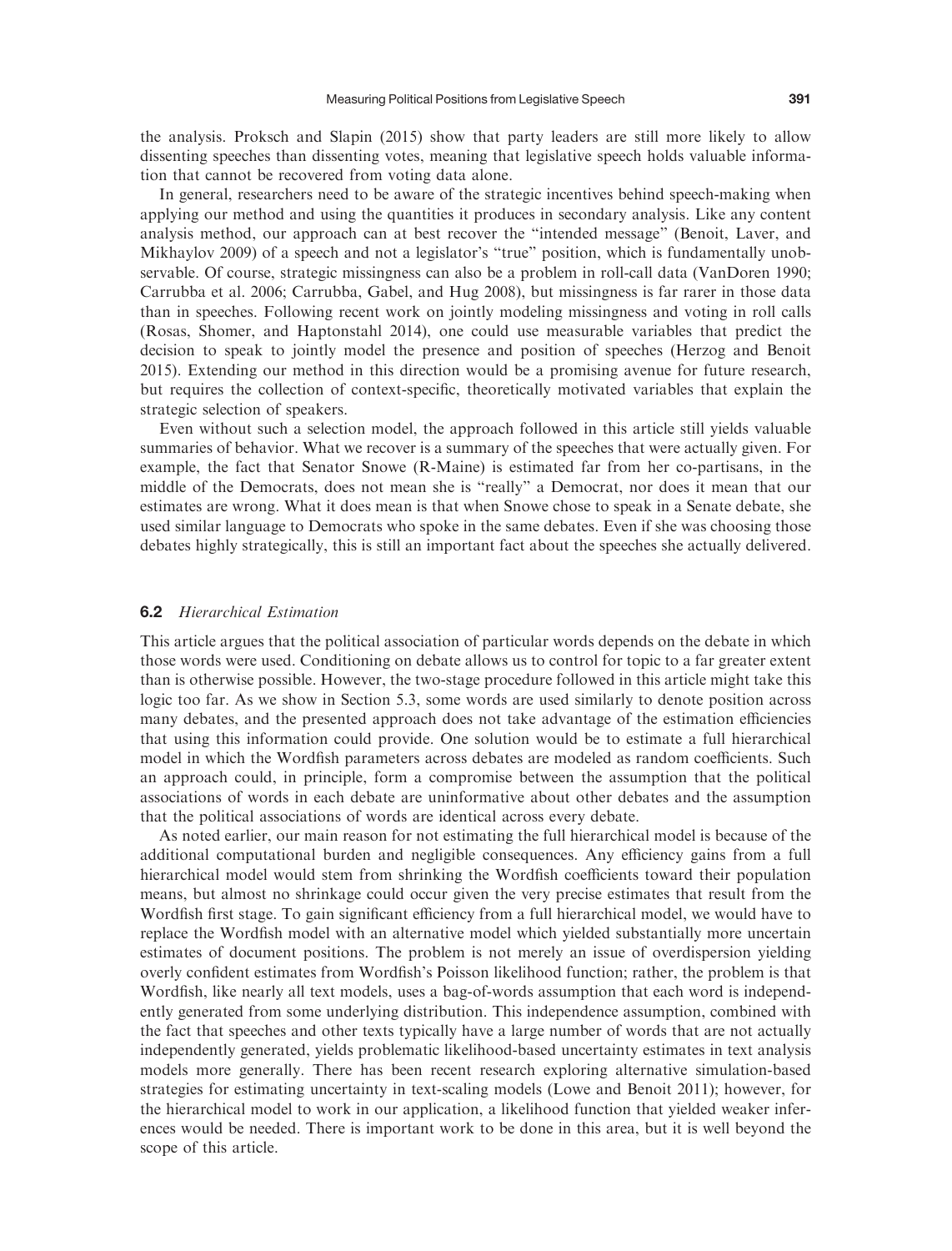# **6.3** Multidimensionality and Dynamics

In this article, we have presented models that reduce variation in word use within debates to debatespecific dimensions, and that summarize variation in those debate-specific dimensions using one or two general dimensions. However, just as we extended the second-level model to have a second dimension in the Irish example, it is also straightforward to fit multidimensional scaling models for words at the debate level [\(Lowe 2013\)](#page-19-0). Classic multidimensional models such as the one we presented for Ireland require identifying assumptions that have the effect of fixing the rotation and labeling of the dimensions. Because we only use the within-debate variation in word usage to estimate positions, one could use the across-debate variation in word usage to estimate which debates give us information about positions on which latent dimensions. Thus, given sufficiently rich data, we could measure how legislators' positions vary by topic, and recover multidimensional preference estimates with topic labels, following recent work on roll-call analysis [\(Lauderdale and](#page-19-0) [Clark 2014](#page-19-0)). As with disaggregating by topic, estimation of dynamic positions can also be achieved from a closely related model that does not change the lower-level model for the texts. To model dynamics, one could apply one of the existing techniques for modeling dynamics ([Poole and](#page-20-0) [Rosenthal 1997](#page-20-0); [Martin and Quinn 2002](#page-19-0)) to  $\theta_i$ , allowing those parameters to vary over time.

### 7 Conclusion

It is appropriate to be skeptical about unsupervised estimators like ours that purport to turn word counts into estimates of "expressed preferences" or "stated positions." This is partly because of the black-box process by which such models sometimes assume—rather than demonstrate—that preferences are a major source of variation in word usage. But it is also because the longer experience of scaling roll-call voting data in political science has given us a sense of the various ways that measurement models can fail to measure what we would like them to measure. Demonstrating that text scaling is a useful measurement strategy requires validation of the types provided in this article.

The validation we have done suggests that—at least in the legislatures we examined—the primary dimension of political disagreement, rather than the primary dimension of policy preferences, is what we can measure using our speech-scaling strategy. This makes sense given the way that our estimation procedure is constructed. The many debate-specific scales will reflect features of particular debates and the idiosyncratic contributions of particular legislators to those debates. However, the scaling of these scales will select out the common dimension of variation across speakers that most consistently shapes word usage across all spoken debates. It is perhaps not surprising that this tends to be the government–opposition cleavage in the Westminster-style system of the Irish Da´il. In the United States, where a different constitutional structure and a two-party system create different incentives for legislative speech, we see patterns of speech behavior that, while different from roll-call and donor-based measures of Senator positions, have a strong association with those measures both across and within parties. But there are also important differences which reflect the different processes that generate speeches, roll calls, and donations. We find that party polarization of speeches is more responsive to political events than is roll-call behavior, and that recent increases in rhetorical polarization are heavily the result of senatorial turnover.

Whereas both computer scientists and political scientists have made enormous progress in recent years in developing and refining tools for recovering topics from texts, progress on the problem of recovering continuous measures of disagreement has advanced more slowly and is more peculiar to political science. Recovering measures of relative disagreement is a more difficult problem because of the nature of word usage, and there are fewer researchers working on this problem actively. As the preceding section indicates, there are several potential avenues for further methodological development. Legislative speech is both interesting as a proxy for more general conceptions of political position-taking as well as in its own right: it is a core component of the strategies adopted by legislators in response to the political and electoral environments that they face.

Conflict of interest statement. None declared.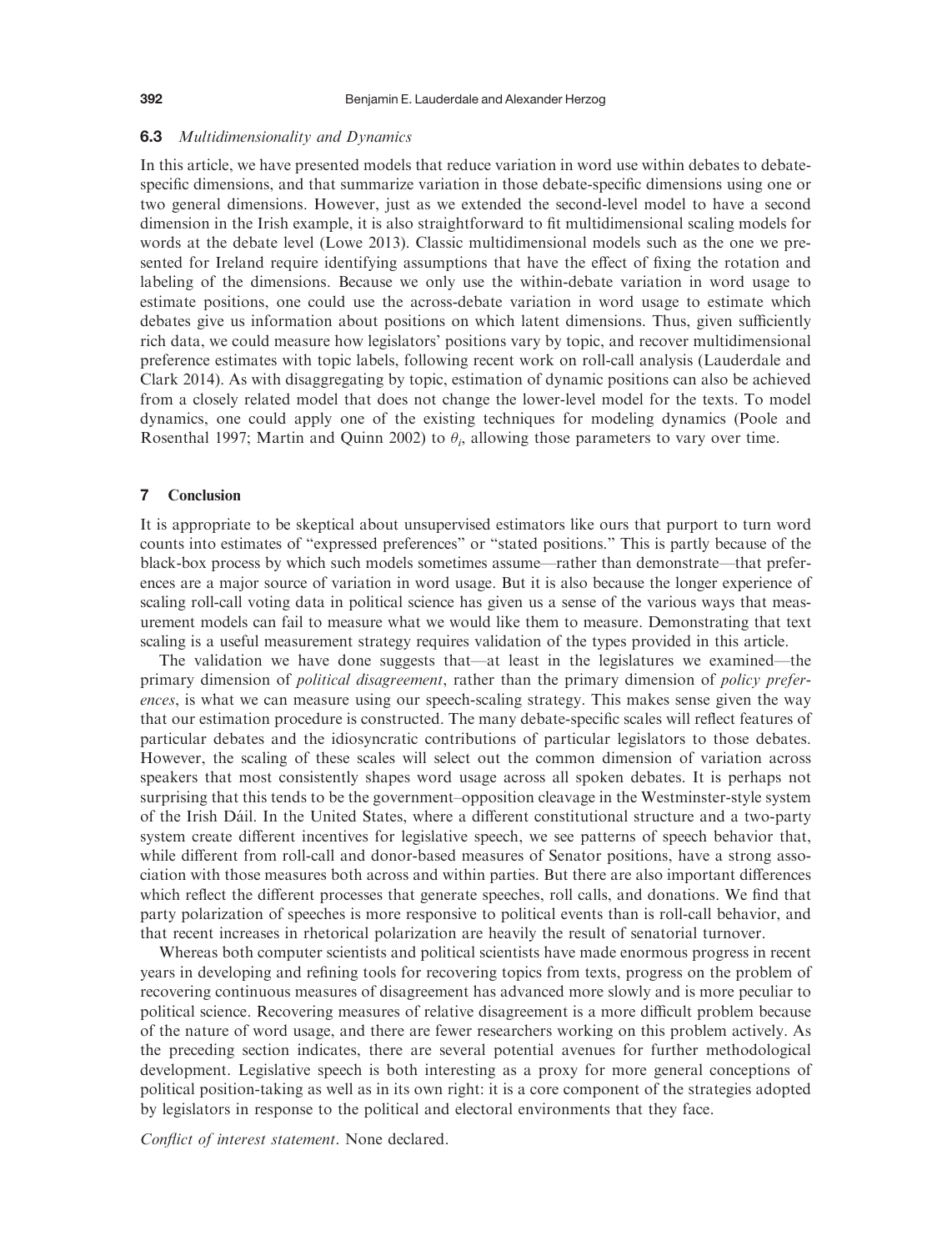#### Measuring Political Positions from Legislative Speech 393

#### <span id="page-19-0"></span>References

Benoit, Kenneth, and Michael Laver. 2006. Party policy in modern democracies. London: Routledge.

- Benoit, Kenneth, Michael Laver, and Slava Mikhaylov. 2009. Treating words as data with error: Uncertainty in text statements of policy positions. American Journal of Political Science 53(2):495–513.
- Benoit, Kenneth, Paul Nulty, Pablo Barberá, Kohei Watanabe, and Benjamin Lauderdale. 2016. quanteda: Quantitative analysis of textual data, version 0.9.4 R package available on CRAN at. [https://cran.r-project.org/web/packages/](https://cran.r-project.org/web/packages/quanteda/) [quanteda/,](https://cran.r-project.org/web/packages/quanteda/) last accessed on June 11, 2016
- Bonica, Adam. 2014. Mapping the ideological marketplace. American Journal of Political Science 58(2):367–86.
- Carroll, Royce, and Gary W Cox. 2012. Shadowing ministers: Monitoring partners in coalition governments. Comparative Political Studies 45(2):220–36.
- Carrubba, Clifford J., Matthew Gabel, Lacey Murrah, Ryan Clough, Elizabeth Montgomery, and Rebecca Schambach. 2006. Off the record: Unrecorded legislative votes, selection bias and roll-call vote analysis. British Journal of Political Science 36(4):691–704.
- Carrubba, Clifford J., Matthew Gabel, and Simon Hug. 2008. Legislative voting behavior, seen and unseen: A theory of roll-call vote selection. Legislative Studies Quarterly 33(4):543–72.
- Clinton, Joshua D., Simon Jackman, and Douglas Rivers. 2004. The statistical analysis of roll call data. American Political Science Review 98(2):355–70.
- Eddelbuettel, Dirk, and Romain François. 2011. Rcpp: Seamless R and C++ integration. Journal of Statistical Software  $40(8):1-18.$
- Gallagher, Michael and Lee Komito. 2009. The constituency role of Dáil deputies. In Politics in the Republic of Ireland, eds. John Coakley and Michael Gallagher. 5th ed. London: Routledge.
- Daniela Giannetti,, and Kenneth Benoit, eds. 2009. Intra-party politics and coalition governments. Routledge.
- Giannetti, Daniela, and Michael Laver. 2005. Policy positions and jobs in the government. European Journal of Political Research 44(1):91–120.
- Hansen, Martin Ejnar. 2009. The positions of Irish parliamentary actors 1937–2006. Irish Political Studies 24(1):29–44.
- Heitshusen, Valerie, Garry Young, and David M Wood. 2005. Electoral context and MP constituency focus in Australia, Canada, Ireland, New Zealand, and the United Kingdom. American Journal of Political Science 49(1):32–45.
- Herzog, Alexander, and Kenneth Benoit. 2015. The most unkindest cuts: speaker selection and expressed government dissent during economic crisis. Journal of Politics 77(4):1157–75.
- Hix, Simon, Abdul Noury, and Gérard Roland. 2005. Power to the parties: cohesion and competition in the European Parliament, 1979–2001. British Journal of Political Science 35(02):209–34.
- Hug, Simon. 2010. Selection effects in roll call votes. *British Journal of Political Science* 40(1):225–35.
- Kam, Christopher J. 2009. Party discipline and parliamentary politics. Cambridge University Press.
- Lauderdale, Benjamin E. 2010. Unpredictable voters in ideal point estimation. Political Analysis 18(2):151–71.
- Lauderdale, Benjamin E., and Alexander Herzog. 2016. Replication data for: Measuring political positions from legislative speech. Harvard Dataverse.<http://dx.doi.org/10.7910/DVN/RQMIV3>
- Lauderdale, Benjamin E., and Tom S. Clark. 2014. Scaling politically meaningful dimensions using texts and votes. American Journal of Political Science 58(3):754–71.
- Laver, Michael, and Kenneth A. Shepsle. 1996. Making and breaking governments: Cabinets and legislatures in parliamentary democracies. Cambridge, UK: Cambridge University Press.
- Laver, Michael, and Kenneth Benoit. 2002. Locating TDs in policy spaces: The computational text analysis of Dáil speeches. Irish Political Studies 17(1):59-73.
- Laver, Michael, Kenneth Benoit, and John Garry. 2003. Extracting policy positions from political texts using words as data. American Political Science Review 97(2):311–31.
- Lowe, Will. 2013. There's (basically) only one way to do: Some unifying theory for text scaling models. Paper presented at the American Political Science Association meeting, September 2013, Chicago.
- -. 2015. Austin: Do things with words, version 0.2.2. Available on GitHub at<http://github.org/conjugateprior/austin> Lowe, Will, and Kenneth Benoit. 2011. *Estimating uncertainty in quantitative text analysis*. Paper presented at the Annual Conference of the Midwest Political Science Association, Chicago.
- Lowe, Will. 2008. Understanding wordscores. Political Analysis 16(4):356–71.
- Marsh, Michael. 2007. Candidates or parties? Objects of electoral choice in Ireland. Party Politics 13(4):500–527.
- Martin, Andrew D., and Kevin M. Quinn. 2002. Dynamic ideal point estimation via Markov Chain Monte Carlo for the U.S. Supreme Court, 1953–1999. Political Analysis 10:134–53.
- Martin, Lanny W., and Georg Vanberg. 2004. Policing the bargain: Coalition government and parliamentary scrutiny. American Journal of Political Science 48(1):13–27.
- -. 2008. Coalition government and political communication. Political Research Quarterly 61(3):502-16.
- ———. 2011. Parliaments and coalitions: The role of legislative institutions in multiparty governance. Oxford: Oxford University Press.
- O'Malley, Eoin, and Shane Martin. 2010. The government and the Taoiseach. In Politics in the Republic of Ireland, eds. John Coakley and Michael Gallagher. Routledge, chapter 10, 295–326.
- Plummer, Martyn. 2014. rjags: Bayesian graphical models using MCMC. version 3-14. R package available on CRAN at [http://CRAN.R-project.org/package](http://CRAN.R-project.org/package=rjags)=[rjags](http://CRAN.R-project.org/package=rjags)
- Poole, Keith T., and Howard Rosenthal. 1985. A spatial model for legislative roll call analysis. American Journal of Political Science 29(2):357–84.